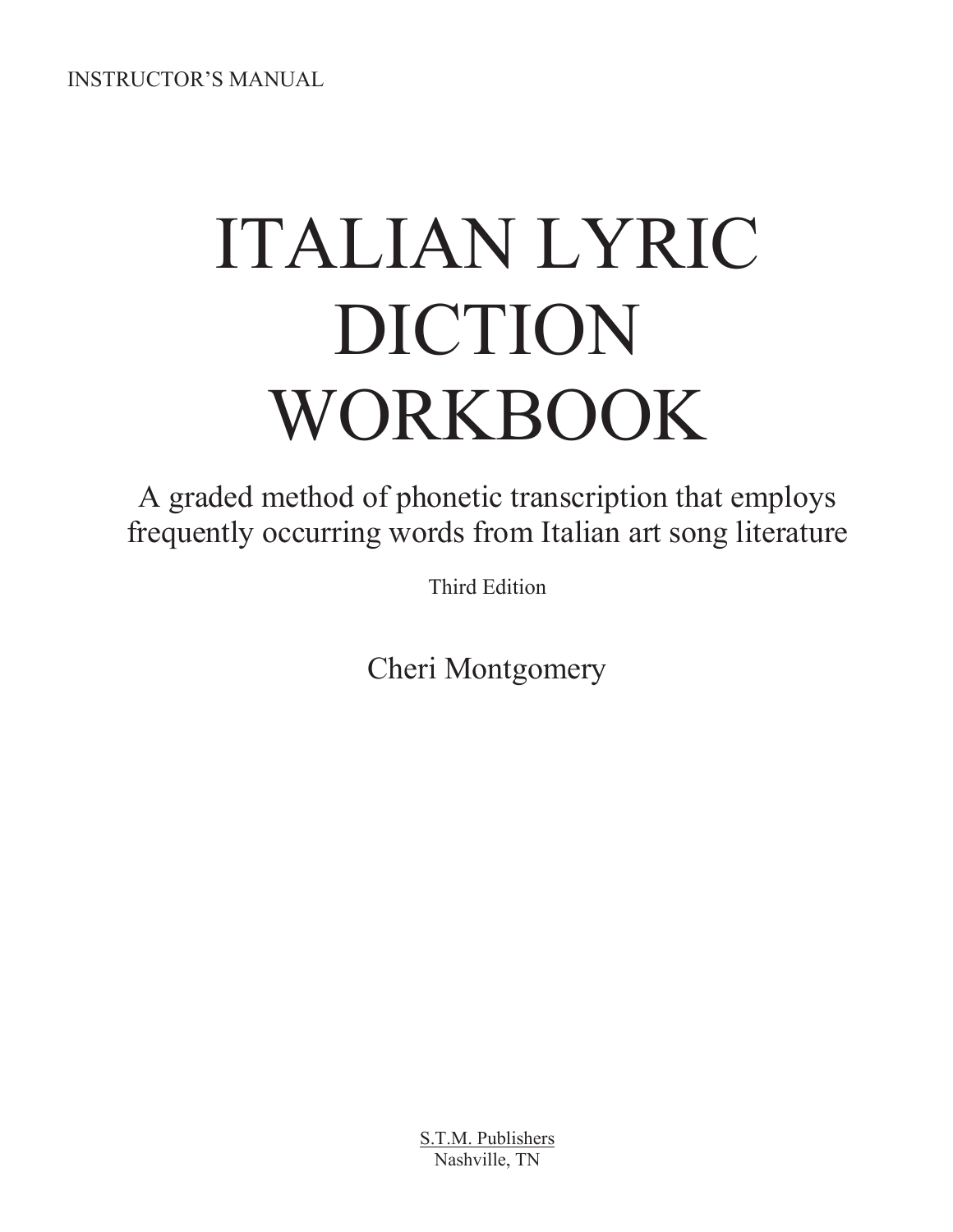#### ACKNOWLEDGEMENTS

I am grateful for excellent guidance from Dr. Corradina Caporello, Professor of Italian diction at the Juilliard School of Music. Her authority and clarity in helping me finalize the rules for transcription and guidelines for enunciation are much appreciated. I wish to thank my colleague, Dr. Jonathan Retzlaff, at the Blair School of Music at Vanderbilt University, for his recommendation of lyrics by Vincenzo Righini. Dr. Elsa Filosa, Assistant Professor of Italian at Vanderbilt University, provided expertise concerning Old Italian grammatical style and usage. Her contributions to this text include: editing the word lists, phrases, and English translations; and assisting with rules related to grammar as applied to the function of truncation and apocopation. I am thankful for the help of my dear friend Ida Di Stefano. Her assistance with the final selection and translation of lyric phrases is greatly appreciated.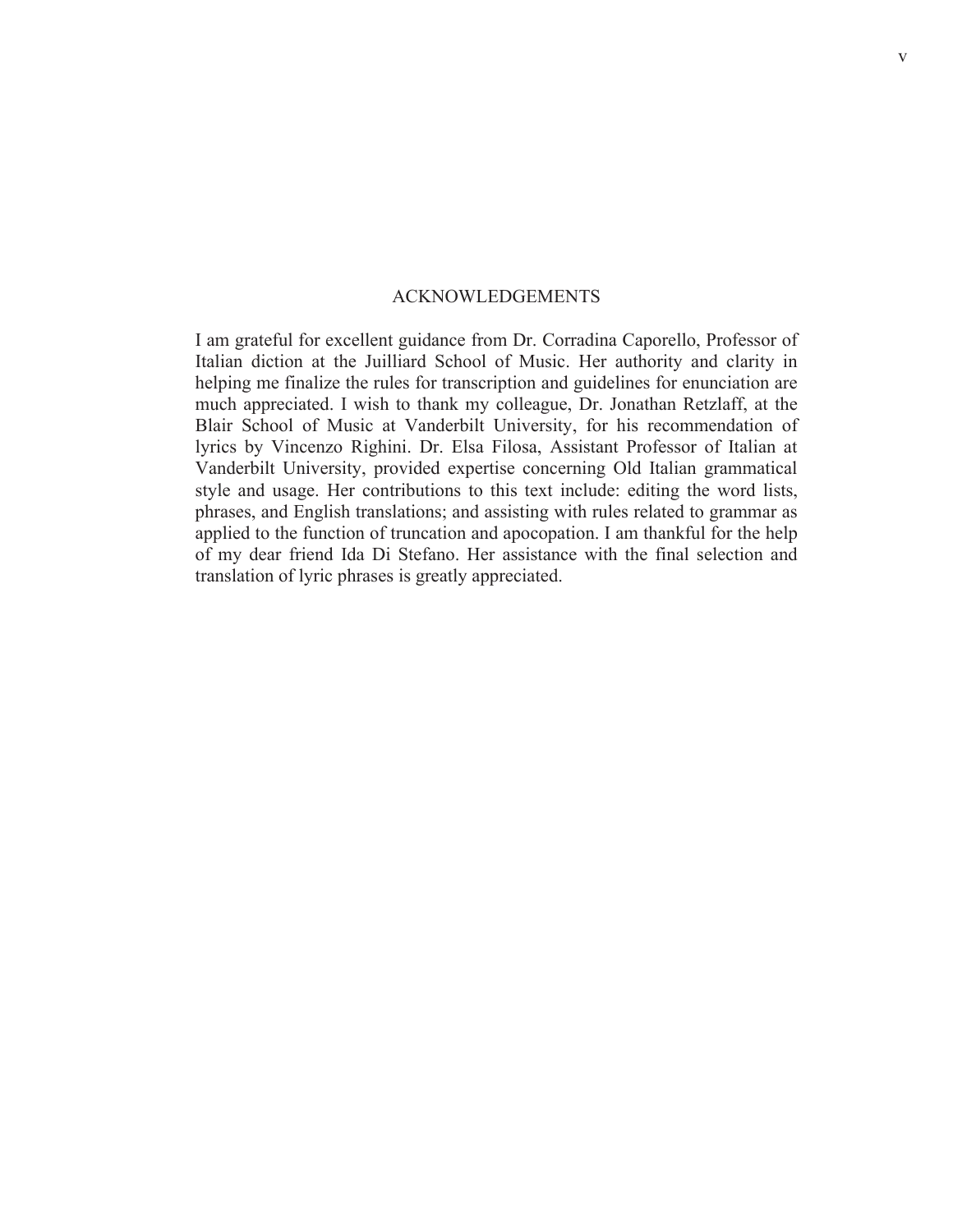#### PREFACE

The *Italian Lyric Diction Workbook* provides a means for application of textbook rules. Transcription and enunciation guidelines are based on Evelina Colorni's *Singers' Italian* with clarification of the rules by Dr. Corradina Caporello, Professor of Italian Diction at the Juilliard School of Music. Requests for a closed vowel version of the original text led to adjustments in the third edition. Enhancements include a closed vowel transcription of *e* and *o* in the unstressed syllable and bright [a] transcription of *a*. Word lists and quizzes are expanded to include a broader word base, interesting vocabulary, challenging words for enunciation and words with various vowel groups for transcription of diphthongs, triphthongs, and words in hiatus. Transcription within the phrase is divided into three units: phrasal diphthongs, phrasal triphthongs, and double diphthongs, and phrasal doubling of consonants. Additional exercises for the phrase and enhanced indications within the lyrics provide necessary opportunities for implementation of specific rules within the phrase.

Exercises were created from the lyrics of over 800 Italian art songs. Source words were placed in list format and arranged in order of frequency of occurrence. The most common words are short in length and appear in enunciation exercises. Other frequently occurring words are introduced in graded order and categorized according to Italian speech sounds as defined by the International Phonetic Alphabet. A study of articulatory phonetics is provided and includes consonant and vowel charts for student application and definition of terms.

Each unit highlights a specified group of symbols and provides enunciation instructions with exercises, rules for phonetic transcription, in-class application of the rules, and individually assigned word lists. Units progress in cumulative order culminating with exercises that allow students to enunciate lyrics from Italian art song literature. A standard repertoire of over 35 lyrics is included with phonetic transcriptions and translations.

Italian phonetic transcription requires dictionary reference with knowledge of the grammar. A course in diction cannot replace the language study needed. For this reason, all worksheets indicate the stressed syllable, pronunciation of *z*, and transcription of *e* and *o* in the stressed syllable. Accurate transcription can then be assessed through in-class enunciation. Practice quizzes, a summary of rules, and flash cards are included for easy reference and review.

A note regarding enunciation: instructions for articulation of consonants and vowels are geared toward accurate speech formation. This avoids differences that may arise in the studio concerning various approaches to the sung application of correct pronunciation.

The *Italian Lyric Diction Workbook* familiarizes singers with standard lyric vocabulary through exposure to numerous words. It introduces transcription within defined categories while highlighting attributes of the Romance languages through specifically designed enunciation exercises. The Italian workbook serves consecutively within our series of texts created for lyric diction courses.

Cheri Montgomery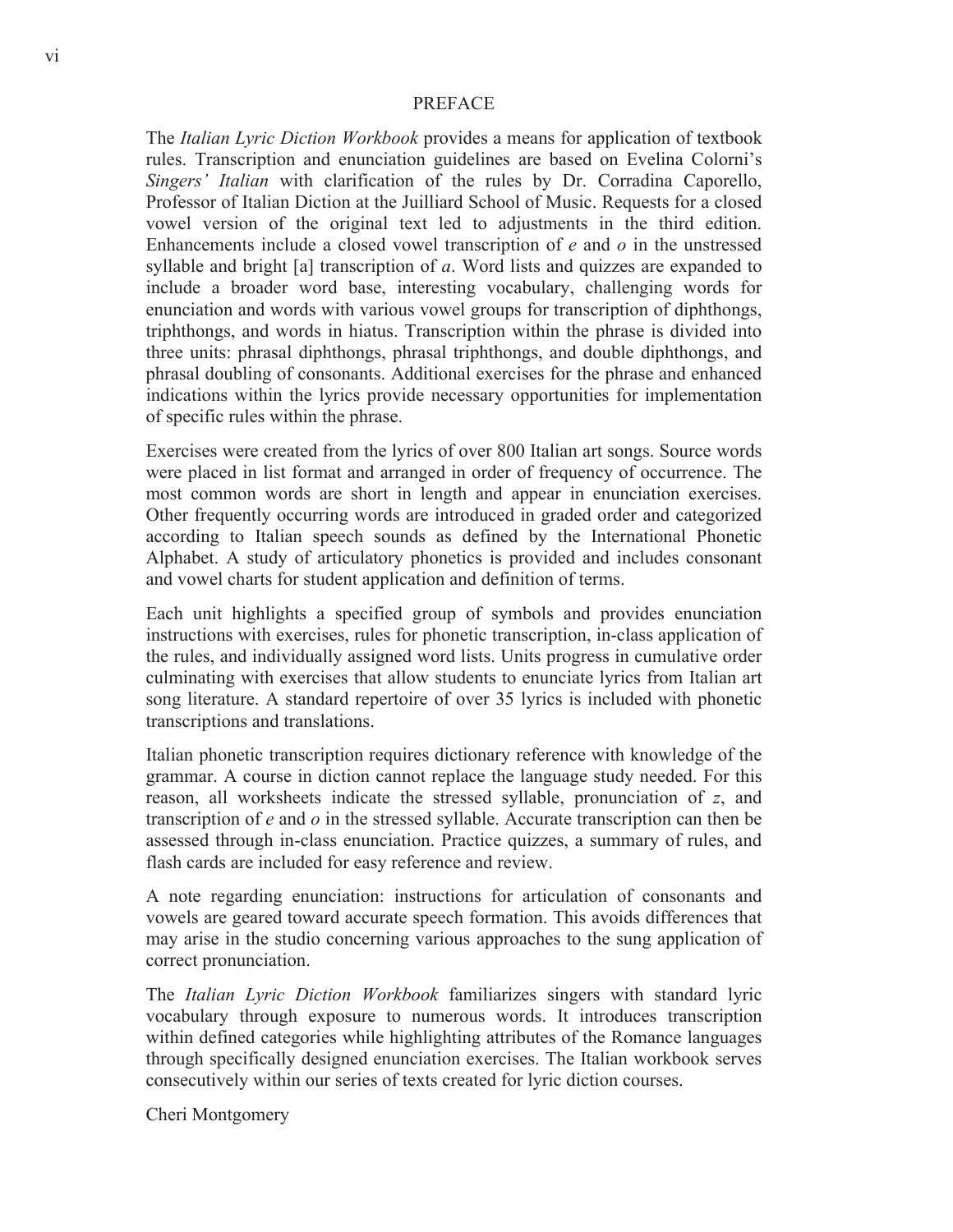### TABLE OF CONTENTS

| Topic                                                                                                     | Section                                                                                                                                  | Page                                                             |
|-----------------------------------------------------------------------------------------------------------|------------------------------------------------------------------------------------------------------------------------------------------|------------------------------------------------------------------|
| Classification of symbols                                                                                 | Terms<br>Pronunciation guide<br>Consonant charts<br>Application of rules<br>Vowel charts/Application                                     | $\overline{2}$<br>$\overline{3}$<br>6<br>$\overline{7}$<br>$8\,$ |
| Dental consonants, closed front [i]<br>semiconsonant [j] and $r$                                          | <b>Enunciation</b> exercises<br>Rules for transcription<br>Application of rules<br>Individual exercises                                  | 10<br>13<br>14<br>15                                             |
| Closed front [e], open front [ $\varepsilon$ ],<br>plosive consonants and s                               | <b>Enunciation</b> exercises<br>Rules for transcription<br>Application of rules<br>Individual exercises                                  | 22<br>24<br>25<br>26                                             |
| Units $1 - 3$                                                                                             | Practice quiz                                                                                                                            | 32                                                               |
| Double consonants, closed back [o],<br>open back [5], silent $h$ and truncation                           | Truncation and the apostrophe<br><b>Enunciation</b> exercises<br>Rules for transcription<br>Application of rules<br>Individual exercises | 34<br>35<br>39<br>40<br>41                                       |
| Closed back [u], semiconsonant [w],<br>z and division of syllables                                        | Division of syllables<br><b>Enunciation</b> exercises<br>Rules for transcription<br>Application of rules<br>Individual exercises         | 48<br>49<br>50<br>51<br>52                                       |
| Units $4 - 5$                                                                                             | Practice quiz                                                                                                                            | 58                                                               |
| Bright front [a], velar nasal [ŋ], prepalatal<br>nasal [n] and prepalatal lateral $\lceil \Lambda \rceil$ | <b>Enunciation</b> exercises<br>Rules for transcription<br>Application of rules<br>Individual exercises                                  | 60<br>61<br>62<br>63                                             |
| Pronunciation and transcription of<br>$c, g$ , and sc and frequently occurring<br>words                   | Frequently occurring words<br><b>Enunciation</b> exercises<br>Rules for transcription<br>Application of rules                            | 70<br>71<br>72<br>73                                             |
|                                                                                                           | <b>Individual Exercises</b>                                                                                                              | 74                                                               |
| Units $6 - 7$                                                                                             | Practice quiz                                                                                                                            | 80                                                               |
| Syllabic vowel within the phrase -<br>Phrasal diphthongs                                                  | Review of long vowels and glides<br>Rules for transcription<br>Application of rules<br>Individual exercises                              | 82<br>83<br>84<br>85                                             |
| Syllabic vowel within the phrase -<br>Monosyllables, phrasal triphthongs<br>and double diphthongs         | Rules for transcription<br>Application of rules<br>Individual exercises                                                                  | 92<br>93<br>94                                                   |
|                                                                                                           |                                                                                                                                          |                                                                  |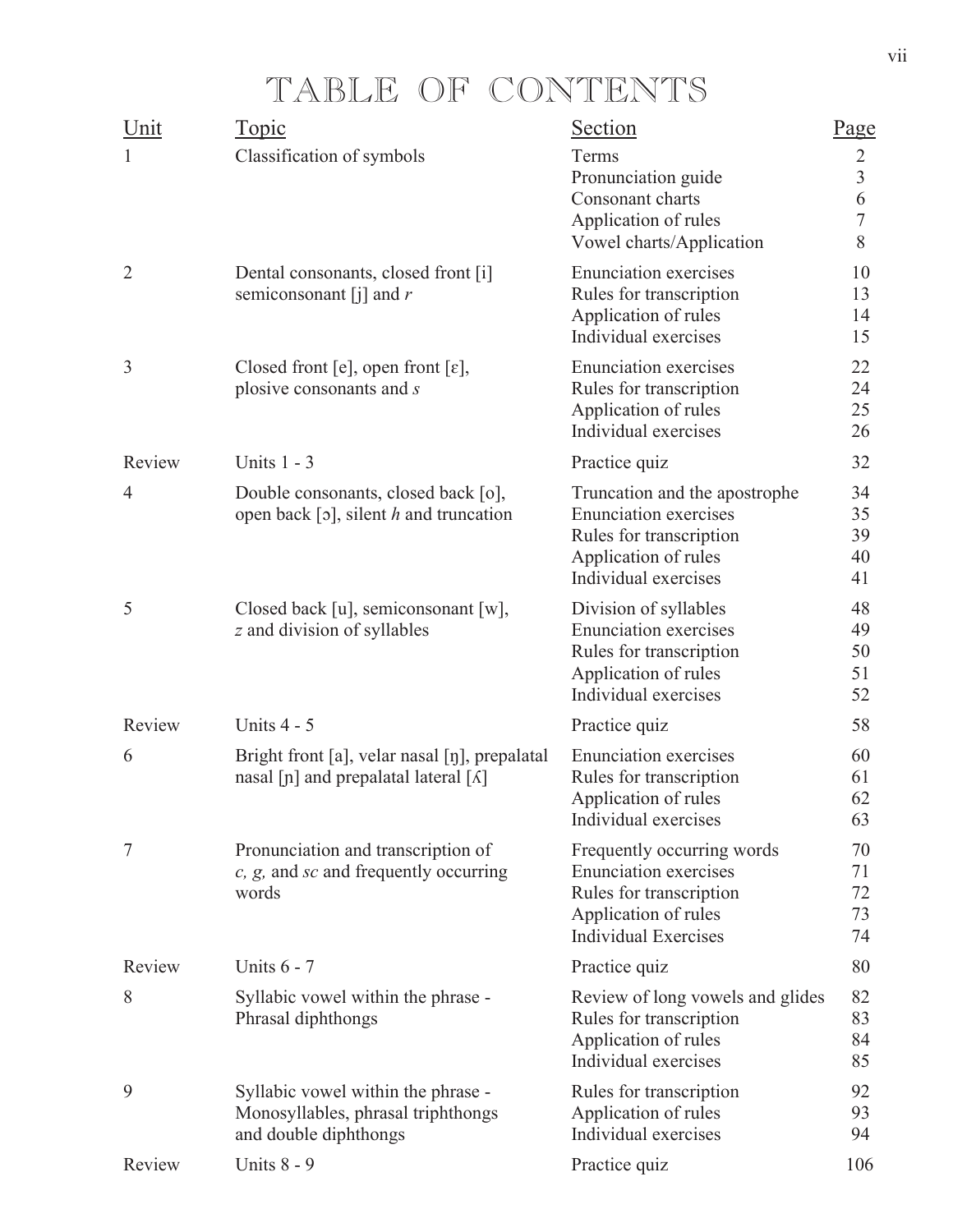| Unit                   | <u>Composer</u>                        | <u>Art Song</u>                        | Page       |
|------------------------|----------------------------------------|----------------------------------------|------------|
| 10                     | Art Song Literature - Phrasal doubling | Rules for transcription                | 108        |
| Literature             | Giovanni Bononcini                     | Per la gloria d'adorarvi               | 109        |
|                        | Giulio Caccini                         | Amarilli, mia bella                    | 109        |
|                        | Antonio Caldara                        | Alma del core                          | 110        |
|                        |                                        | Come raggio di sol                     | 110        |
|                        |                                        | Sebben, crudele                        | 110        |
|                        | Giacomo Carissimi                      | Vittoria, mio core!                    | 111        |
|                        | <b>Francesco Durante</b>               | Danza, danza, fanciulla                | 112        |
|                        |                                        | Vergin, tutto amor                     | 112        |
|                        | François Joseph Fétis                  | Se i miei sospiri                      | 113        |
|                        | Tommaso Giordani                       | Caro mio ben                           | 113        |
|                        | Christoph Willibald von Gluck          | O del mio dolce ardor                  | 113        |
|                        | Giovanni Legrenzi                      | Che fiero costume                      | 114        |
|                        | Antonio Lotti                          | Pur dicesti, o bocca bella             | 114        |
|                        | S. De Luca                             | Non posso disperar                     | 115        |
|                        | <b>Benedetto Marcello</b>              | Il mio bel foco                        | 115        |
|                        | Claudio Monteverdi                     | Lasciatemi morire                      | 116        |
|                        | Giovanni Paisiello                     | Nel cor più non mi sento               | 116        |
|                        | Alessandro Parisotti                   | Se tu m'ami                            | 116        |
|                        | Vincenzo Righini                       | Affetti, non turbate                   | 117        |
|                        |                                        | Aure amiche, ah! Non spirate           | 118        |
|                        |                                        | D'un Genio che m'accende               | 118        |
|                        |                                        | Io lo so che il be sembiante           | 119        |
|                        |                                        | Mi lagnerò tacendo                     | 119        |
|                        |                                        | Or che il cielo a me ti rende          | 120        |
|                        |                                        | Placido zeffiretto                     | 120        |
|                        |                                        | Pur nel sonno almen talora             | 121        |
|                        |                                        | Se amor l'abbandona                    | 121        |
|                        |                                        | Sol che un istante io miri             | 122        |
|                        |                                        | T'intendo, sì, mio cor                 | 122        |
|                        |                                        | Vorrei di te fidarmi                   | 123        |
|                        | Alessandro Scarlatti                   | Già il sole dal Gange                  | 123        |
|                        |                                        | Le violette                            | 124        |
|                        |                                        | O cessate di piagarmi                  | 124        |
|                        |                                        | Se Florindo è fedele<br>Sento nel core | 124<br>125 |
|                        | Alessandro Stradella                   | Pietà, Signore!                        | 125        |
|                        | Giuseppe Torelli                       | Tu lo sai                              | 126        |
|                        | Composer unknown                       | Nina                                   | 126        |
|                        |                                        | Star vicino                            | 126        |
| Review                 | Units 1 - 10                           |                                        | 127        |
| <b>Review of Rules</b> |                                        |                                        | 132        |
|                        |                                        |                                        |            |
|                        | Verb, Noun and Adjective Endings       |                                        | 134        |
| Italian Vowel Chart    |                                        |                                        | 136        |
| Flash Cards            |                                        |                                        | 137        |
| Index                  |                                        |                                        | 139        |
|                        |                                        |                                        |            |

viii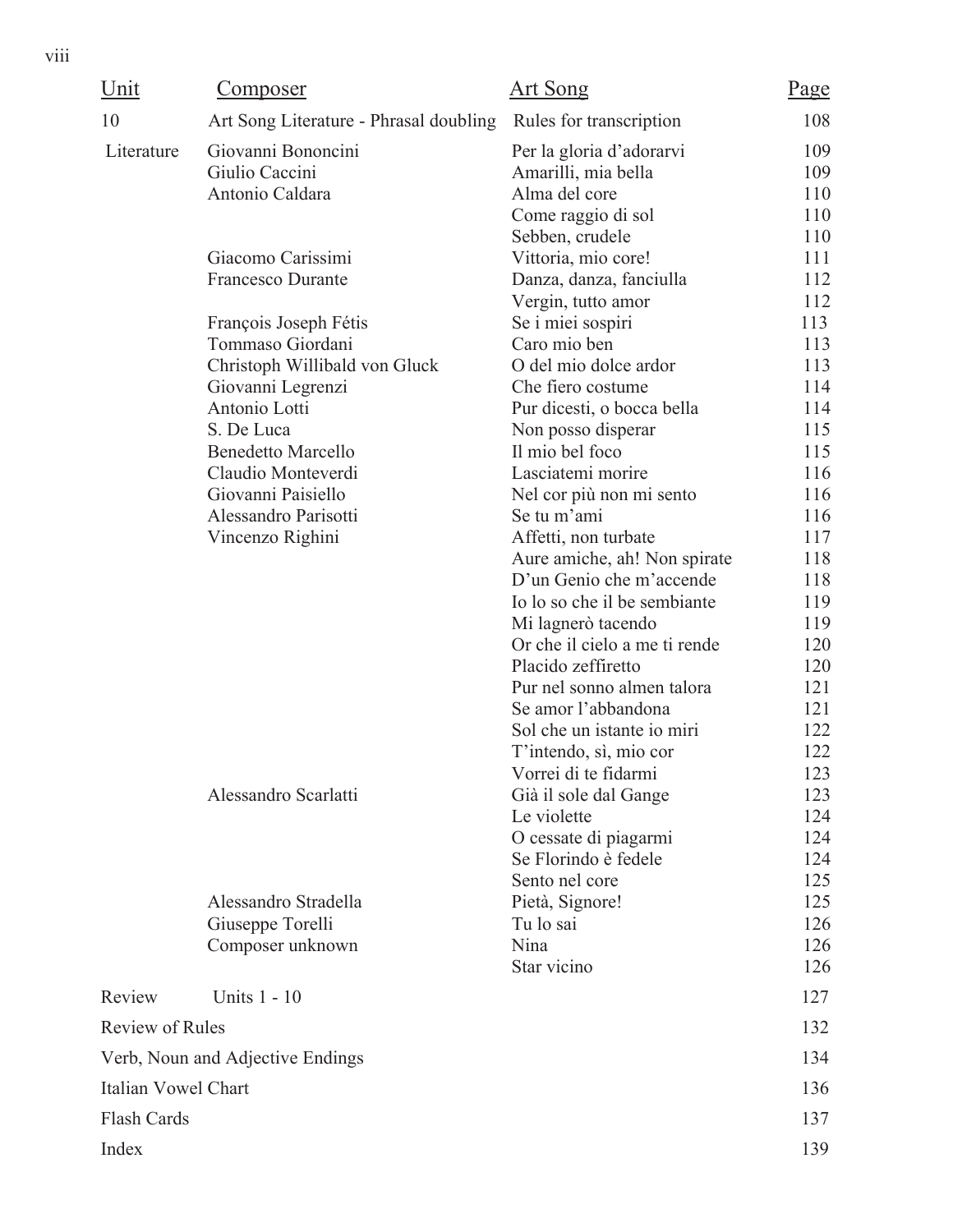## ANSWER KEY

| Unit                                             | <u>Topic</u>                                                                                                                                                                                                                                                                                                                                                                                                                 | Page                                                                                                                                     |
|--------------------------------------------------|------------------------------------------------------------------------------------------------------------------------------------------------------------------------------------------------------------------------------------------------------------------------------------------------------------------------------------------------------------------------------------------------------------------------------|------------------------------------------------------------------------------------------------------------------------------------------|
| $\mathbf{1}$<br>$\overline{2}$<br>$\overline{3}$ | Classification of symbols<br>Dental consonants, closed front [i], semiconsonant [j] and $r$<br>Closed front [e], open front [ $\varepsilon$ ], plosive consonants and s                                                                                                                                                                                                                                                      | 142<br>143<br>147                                                                                                                        |
| Review                                           | Units $1 - 3$                                                                                                                                                                                                                                                                                                                                                                                                                | 150                                                                                                                                      |
| $\overline{4}$<br>5                              | Double consonants, closed back [o], open back [o], silent $h$ and truncation<br>Closed back [u], semiconsonant [w], z and division of syllables                                                                                                                                                                                                                                                                              | 151<br>154                                                                                                                               |
| Review                                           | Units 4 - 5                                                                                                                                                                                                                                                                                                                                                                                                                  | 158                                                                                                                                      |
| 6<br>$\tau$                                      | Bright front [a], velar nasal [ŋ], prepalatal nasal [ɲ], prepalatal lateral [ $\Lambda$ ]<br>Pronunciation and transcription of $c$ , $g$ , $sc$ , frequently occurring words                                                                                                                                                                                                                                                | 158<br>162                                                                                                                               |
| Review                                           | <b>Units 6 - 7</b>                                                                                                                                                                                                                                                                                                                                                                                                           | 165                                                                                                                                      |
| 8<br>9                                           | Syllabic vowel within the phrase - Phrasal diphthongs<br>Syllabic vowel within the phrase - Monosyllables, phrasal triphthongs and<br>double diphthongs                                                                                                                                                                                                                                                                      | 166<br>173                                                                                                                               |
| Review                                           | <b>Units 8 - 9</b>                                                                                                                                                                                                                                                                                                                                                                                                           | 186                                                                                                                                      |
| 10                                               | Italian art song literature - Phrasal doubling                                                                                                                                                                                                                                                                                                                                                                               | 187                                                                                                                                      |
|                                                  | Giovanni Bononcini<br>Giulio Caccini<br>Antonio Caldara<br>Giacomo Carissimi<br>Francesco Durante<br>François Joseph Fétis<br>Tommaso Giordani<br>Christoph Willibald von Gluck<br>Giovanni Legrenzi<br>Antonio Lotti<br>S. De Luca<br><b>Benedetto Marcello</b><br>Claudio Monteverdi<br>Giovanni Paisiello<br>Alessandro Parisotti<br>Vincenzo Righini<br>Alessandro Scarlatti<br>Alessandro Stradella<br>Giuseppe Torelli | 187<br>187<br>188<br>189<br>190<br>191<br>191<br>191<br>192<br>192<br>193<br>193<br>194<br>194<br>194<br>195<br>201<br>203<br>204<br>204 |
| Review                                           | Composer unknown<br><b>Units 1 - 10</b>                                                                                                                                                                                                                                                                                                                                                                                      | 205                                                                                                                                      |
| Bibliography                                     |                                                                                                                                                                                                                                                                                                                                                                                                                              | 210                                                                                                                                      |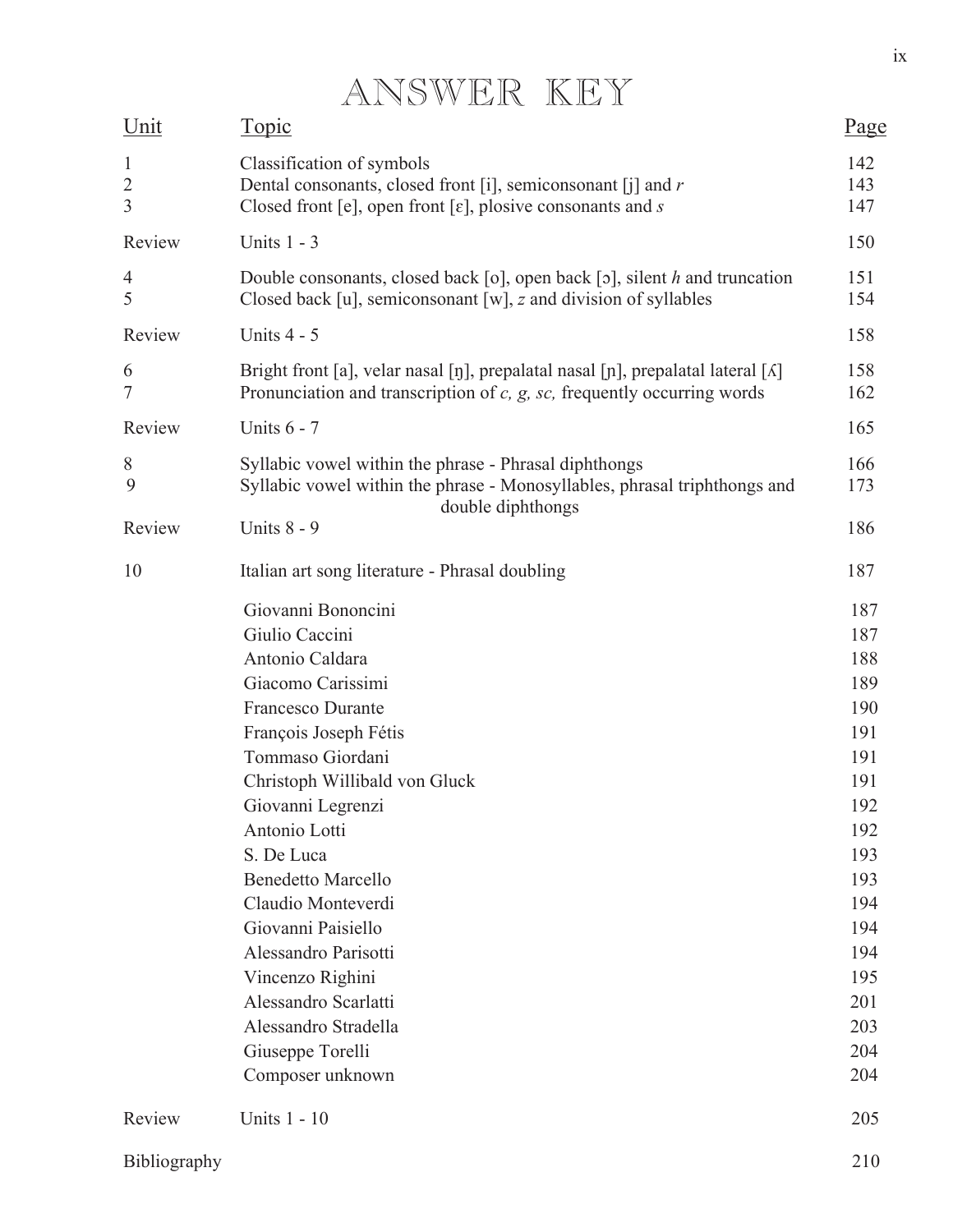# $UNIT 2:$

## Dental consonants, closed front [i] and semiconsonant [j]

| <b>TOPIC</b>                 | <b>PAGE</b> |
|------------------------------|-------------|
| <b>Enunciation exercises</b> | 10          |
| Rules for transcription      | 13          |
| Application of rules         | 14          |
| Individual exercises         | 15          |
| Answer key                   |             |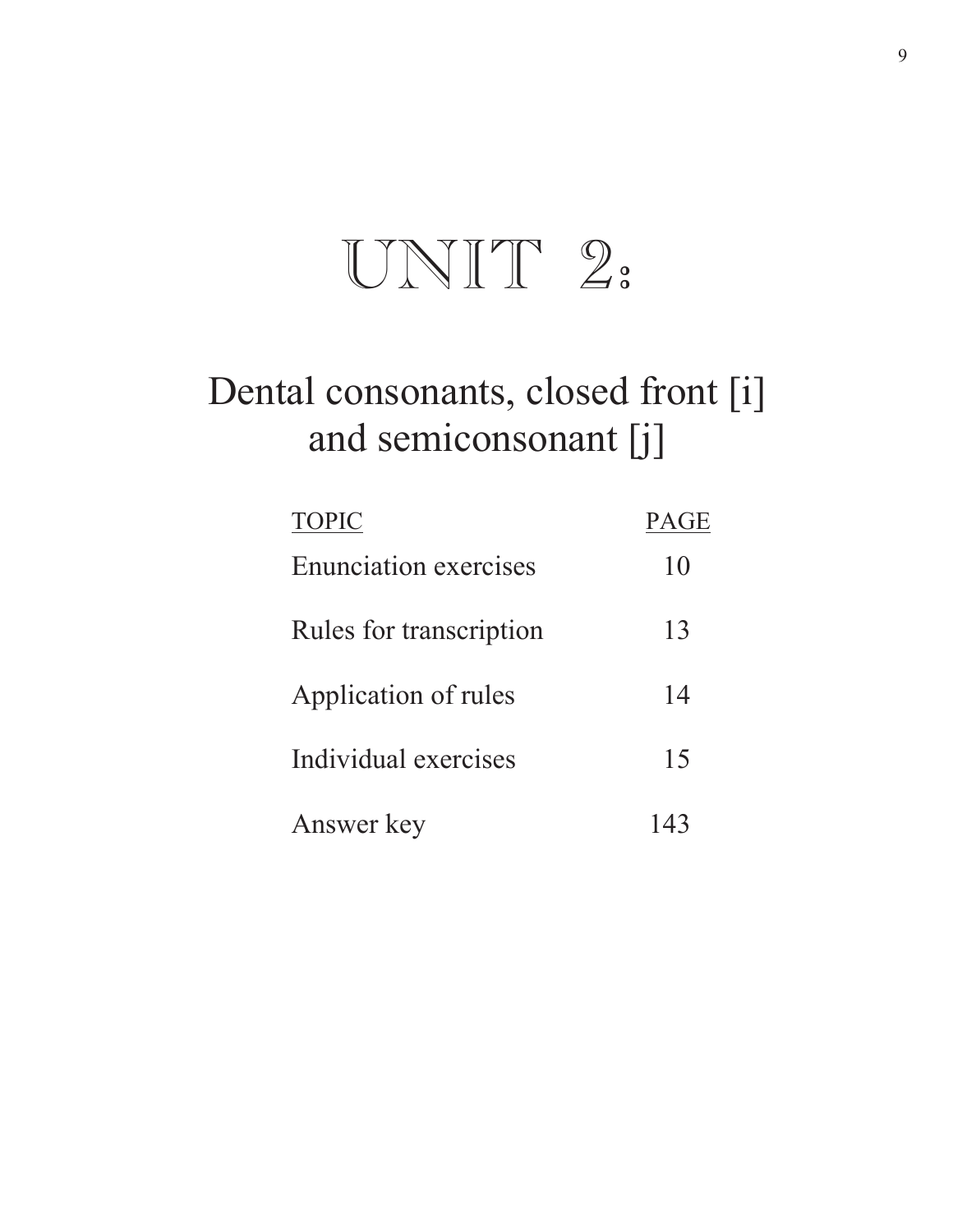### UNIT 2: Dental consonants, closed front [i] and semiconsonant [j] Guidelines for enunciation:

### $Flipped[r]$

**Description:** Italian and French sources classify flipped *r* as dental while English and German sources classify flipped *r* as alveolar. It is identical to American pronunciation of *r* in words *throne* and *three.*

**Articulation:** With vocalized tone, tap the tongue tip once between the alveolar ridge and upper front teeth. **Exercise:** British pronunciation of the words *very merry* would contain flipped *r*. Replace *r* with *d* and repeat the phrase in rapid succession. A rapidly articulated  $d$  produces the tongue movement for flipped  $\lceil \cdot \rceil$ .

### Trilled or rolled [r]

**Description:** Also described as a vibrant. The trilled or rolled *r* maintains an articulatory motion "trilling in and through the breath stream against the [alveolar ridge]".<sup>2</sup>

**Articulation:** Maintain space for *r* throughout articulatory movements. First, relax tongue and release the jaw. The tongue tip contacts the alveolar ridge while the breath is released. Rapidly articulate a flipped *r* and extend through vocalized tone. The tongue tip trills between the alveolar ridge and upper front teeth. Allow the breath to activate tongue tip's vibration. The lips are free of tension and totally uninvolved in the articulation of *r.* 

**Warning:** No clenching should occur - *r* needs space for air in order to vibrate. Avoid partial aspiration. **Exercise:** Rest tongue, enunciate bright [a] and expel a sudden impulse of vocalized tone while lightly articulating alveolar *d.* Allow an even flow of air to vibrate the tongue tip between the alveolar ridge and upper front teeth.

1. **rami** (branches) **sera** (evening) **cantar** (to sing) [ˈrami] [ˈsera] [ˈsera] [kanˈtar] 2. **rupe** (cliff) **vero** (true) **dar** (to give)  $[\text{`rupe}]$  [ $\text{`vero}$ ] [dar] 3. **riva** (shore) **dire** (to say) **timor** (fear)  $\lceil$ 'riva]  $\lceil$ 'dire]  $\lceil$ 'dire]  $\lceil$ 4. **riso** (laughter) **cara** (dear) **poter** (to be able) ['rizo] ['kara] [po'ter] 5. **rime** (rhymes) **ora** (hour) **dolor** (pain)  $[\text{time}]$  [ $\text{for}$ ]  $[\text{do} \text{lor}]$ 6. **resto** (I stay) **cura** (care) **goder** (to enjoy) [ˈrɛsto] [ˈkuɾa] [ˈkura] [ɡoˈder] 7. **Roma** (Rome) **loro** (them) **far** (to do)  $[\text{'roma}]$  [ $[\text{for } ]$ ] [far] 8. **regio** (royal) **era** (he was) **recitar** (to recite)  $\lceil \text{red} \times \text{ol} \rceil$   $\lceil \text{real} \rceil$   $\lceil \text{red} \times \text{ol} \rceil$   $\lceil \text{red} \rceil$   $\lceil \text{real} \rceil$ 9. **resa** (surrender) **raro** (rare) **amor** (love)  $[\text{'}\text{reza}]$  [ $\text{'}\text{raro}]$  [a $\text{'}\text{mor}]$ 10. **ritmo** (rhythm) **dura** (hard) **pensier** (thought) ['ritmo] ['dura] [pen siɛr] 11. **rosa** (rose) **pari** (equal) **venir** (to come) ['roza] ['pari] [ve'nir] 12. **remo** (oar) **aria** (aria) **star** (to stay)  $[$ 'r $\epsilon$ mo]  $[$ arja]  $[$ star]

Enunciate the following lyric words that contain  $[r]$  and  $[r]$ : (includes apocopated forms)

2 Evelina Colorni, *Singer's Italian* (G. Schirmer, Inc., New York 1970), p. 68.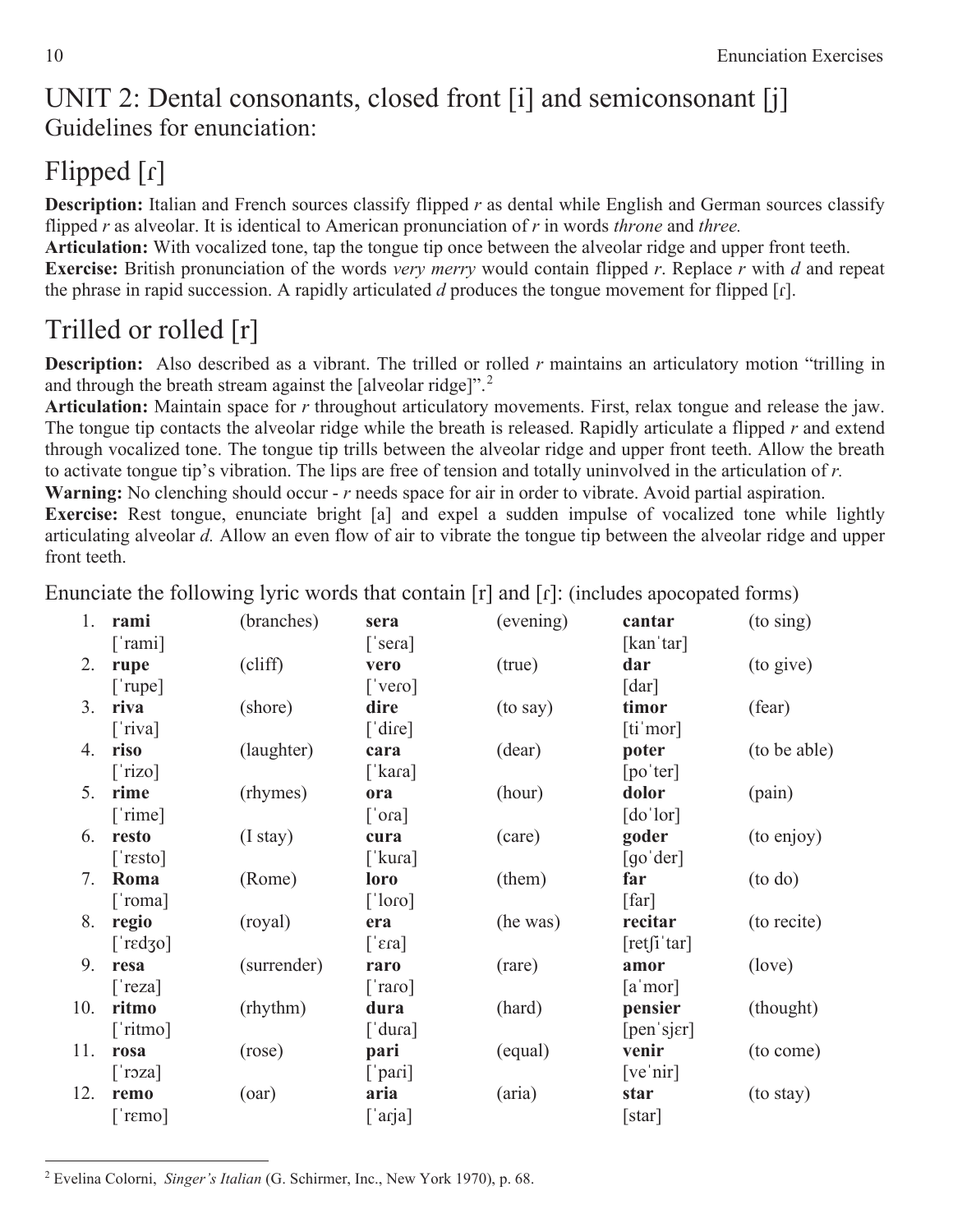#### Enunciation Exercises 11

#### Dental consonants (continued): *d, n, t* and *l*

**Description:** The remaining Italian dental consonants *d, n, t* and *l* are contained within the word *dental*. **Articulation:** Place the tongue tip lightly against the inside of the upper front teeth. A fully vocalized tone is required for consonants *d, n* and *l.* Exert a slight resistance between the articulators for voiced *d*. **Warning:** Do not allow the tongue to thicken or movement to become sluggish. The articulation of dental consonants should be quick in order to "release and give impulse to the vowel that follows".<sup>3</sup>

#### Constrast the following:

| English $t$             | Italian t                         | English $d$           | Italian d             |
|-------------------------|-----------------------------------|-----------------------|-----------------------|
| Voiceless alveolar stop | Voiceless dental plosive          | Voiced alveolar stop  | Voiced dental plosive |
| treasure                | tesoro                            | divine                | divino                |
|                         | [te'zoro]                         |                       | [di vino]             |
| tempest                 | tempesta                          | diamond               | diamante              |
|                         | [tem pesta]                       |                       | [di-a mante]          |
| timid                   | timido                            | devout                | devoto                |
|                         | ['timido]                         |                       | [de voto]             |
| talent                  | talento                           | despair               | disperare             |
|                         | [ta lento]                        |                       | [dispe'rare]          |
| triumph                 | trionfo                           | delicate              | delicato              |
|                         | [tri onfo]                        |                       | [deli kato]           |
| table                   | tavolo                            | destiny               | destino               |
|                         | ['tavolo]                         |                       | [des'tino]            |
| terror                  | terrore                           | delight               | delizia               |
|                         | [ter rore]                        |                       | [de litsja]           |
| torment                 | tormento                          | desolate              | desolato              |
|                         | [tor mento]                       |                       | [dezo'lato]           |
| touch                   | tocco                             | distance              | distanza              |
|                         | ['tokko]                          |                       | [dis tantsa]          |
| tremble                 | tremare                           | drift                 | deriva                |
|                         | [tre 'mare]                       |                       | [de riva]             |
|                         |                                   |                       |                       |
|                         |                                   |                       |                       |
| English $l$             | Italian l                         | English $n$           | Italian n             |
| Voiced alveolar lateral | Voiced dental lateral             | Voiced alveolar nasal | Voiced dental nasal   |
| loyalty                 | lealtà                            | nature                | natura                |
|                         | $[$ le-al 'ta]                    |                       | [na'tura]             |
| legend                  | leggenda                          | nest                  | nido                  |
|                         | [led dʒɛnda]                      |                       | $\lceil$ 'nido]       |
| lamp                    | lampada                           | snow                  | neve                  |
|                         | ['lampada]                        |                       | ['neve]               |
| lute                    | liuto                             | nectar                | nettare               |
|                         | $[$ li'uto $]$                    |                       | ['nettare]            |
| lament                  | lamento                           | necessity             | necessità             |
|                         | [la mento]                        |                       | [netfessi ta]         |
| lilac                   | lilla                             | night                 | notte                 |
|                         | $[$ 'lilla]                       |                       | ['notte]              |
| lesson                  | lezione                           | new                   | nuovo                 |
|                         | [le'tsjone]                       |                       | $\lceil$ 'nwovo]      |
| lyre                    | lira                              | noble                 | nobile                |
|                         | $[$ 'lira]                        |                       | ['nobile]             |
| laud                    | lode                              | no one                | nessuno               |
|                         | $\lceil \cdot \text{lode} \rceil$ |                       | [nes'suno]            |
| letter                  | lettera<br>['lettera]             | note                  | nota<br>['nota]       |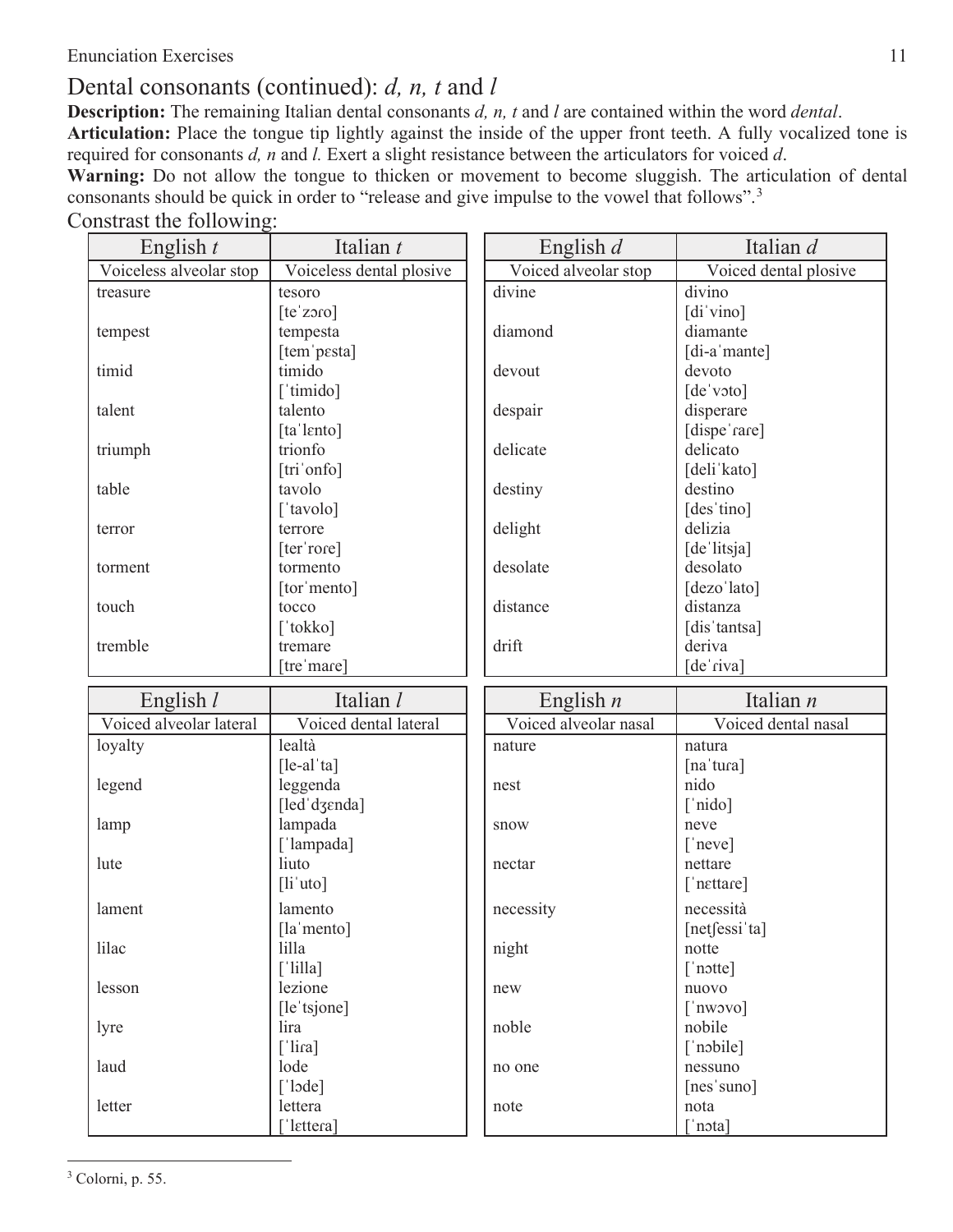### Dental consonants, closed front [i] and semiconsonant [j]

#### Italian vowels - speech formation

Italian vowels are frontal in placement with a more pronounced lip or tongue formation than their English counterparts. Front and back designations refer to arch of the tongue. Open and closed designations refer to space between the articulators. To the English ear, Italian vowels sound strong, precise and deliberate.

### Closed front [i]

**Articulation:** Tongue tip is placed against the lower row of front teeth while tongue arch is far forward. For speech, teeth maintain a close proximity. For singing, spatial difference and lip formation may be adjusted. With soft palate high, direct vocalized tone toward the upper front teeth.

**Warning:** Do not diphthongize. Avoid on or off-glides by maintaining jaw, lip and tongue position throughout vocalization. Do not articulate a glottal stop before initial [i]. Avoid the medial placement of English [i]. Do not weaken the vowel quality of [i] in unstressed syllables.

### Semiconsonant [j]

**Description:** A semiconsonant sound possesses the non-restrictive qualities of a vowel with the quick initiating properties of a consonant. Italian semiconsonants rapidly introduce the following vowel sound. They are short and articulated more energetically than their English counterparts. Note: semiconsonant [j] is classified as palatal in English and German but prepalatal in Italian and French. The tongue arch is far forward for semiconsonant [j] in the Romance languages.

**Articulation:** Assume the tongue, jaw and lip position for [i]. Add vocalized tone while vigorously moving toward the following vowel sound. Semiconsonant [j] is a rapidly articulated [i].

Warning: Do not divide semiconsonant + vowel combinations into two beats. A quick [j] glide initiates the following vowel sound and both work together to form one syllable.

Enunciate the following lyric words that contain [i] and [j]:

| 1.  | fili                               | (threads)   | lieve                       | (light)    | vicini                                                                             | (neighbours)  |
|-----|------------------------------------|-------------|-----------------------------|------------|------------------------------------------------------------------------------------|---------------|
|     | $\lceil$ fili]                     |             | [ 'ljeve ]                  |            | $\left[\n \operatorname{vi}^{\cdot}\nolimits \operatorname{tfini}\nolimits\right]$ |               |
| 2.  | miri                               | (you aim)   | siete                       | (you are)  | dividi                                                                             | (you divide)  |
|     | $\lceil \text{min} \rceil$         |             | ['sjɛte]                    |            | $\left[ \mathrm{di}\right]$ vidi                                                   |               |
| 3.  | primi                              | (first)     | diede                       | (he gave)  | finiti                                                                             | (ended)       |
|     | ['primi]                           |             | $\lceil$ 'dj $\text{ed}$ e] |            | $[$ fi'niti] $]$                                                                   |               |
| 4.  | miti                               | (myths)     | tiene                       | (he holds) | ispiri                                                                             | (you inspire) |
|     | $\lceil$ 'miti]                    |             | $[$ tj $\epsilon$ ne]       |            | [is'piri]                                                                          |               |
| 5.  | vini                               | (wines)     | piena                       | (flood)    | dipinti                                                                            | (pictures)    |
|     | $\lceil \n \vee \text{ini} \rceil$ |             | $\lceil$ 'pj $\epsilon$ na] |            | [di pinti]                                                                         |               |
| 6.  | tiri                               | (you pull)  | miele                       | (honey)    | inchini                                                                            | (bows)        |
|     | $\lceil$ tiri]                     |             | ['mjɛle]                    |            | $\left[\text{in}'\text{kini}\right]$                                               |               |
| 7.  | vidi                               | (I saw)     | lieti                       | (happy)    | ritiri                                                                             | (retreats)    |
|     | $\lceil$ 'vidi]                    |             | $[$ 'lj $\epsilon$ ti]      |            | $[ri'$ tiri $]$                                                                    |               |
| 8.  | dici                               | (you say)   | fiere                       | (proud)    | inviti                                                                             | (invitations) |
|     | $\lceil$ 'dit $\int$ i]            |             | $[$ fj $\epsilon$ re]       |            | $\left[\text{in}\right]$ viti                                                      |               |
| 9.  | tipi                               | (types)     | chiede                      | (he asks)  | minimi                                                                             | (least)       |
|     | $\lceil$ 'tipi]                    |             | [ $kjede$ ]                 |            | $\lceil$ 'minimi]                                                                  |               |
| 10. | liti                               | (quarrels)  | vieni                       | (you come) | imiti                                                                              | (you imitate) |
|     | $\lceil$ 'liti]                    |             | $\lceil$ 'vj $\epsilon$ ni] |            | $\lceil$ 'imiti]                                                                   |               |
| 11. | ridi                               | (you laugh) | piede                       | (foot)     | simili                                                                             | (similar)     |
|     | $\lceil$ 'ridi]                    |             | $[\ ]$ pj $\in$ de]         |            | $\lceil \sin(1) \rceil$                                                            |               |
| 12. | vivi                               | (you live)  | chiese                      | (churches) | intimi                                                                             | (intimate)    |
|     | $\lceil$ 'vivi]                    |             | ['kjɛze]                    |            | ['intimi]                                                                          |               |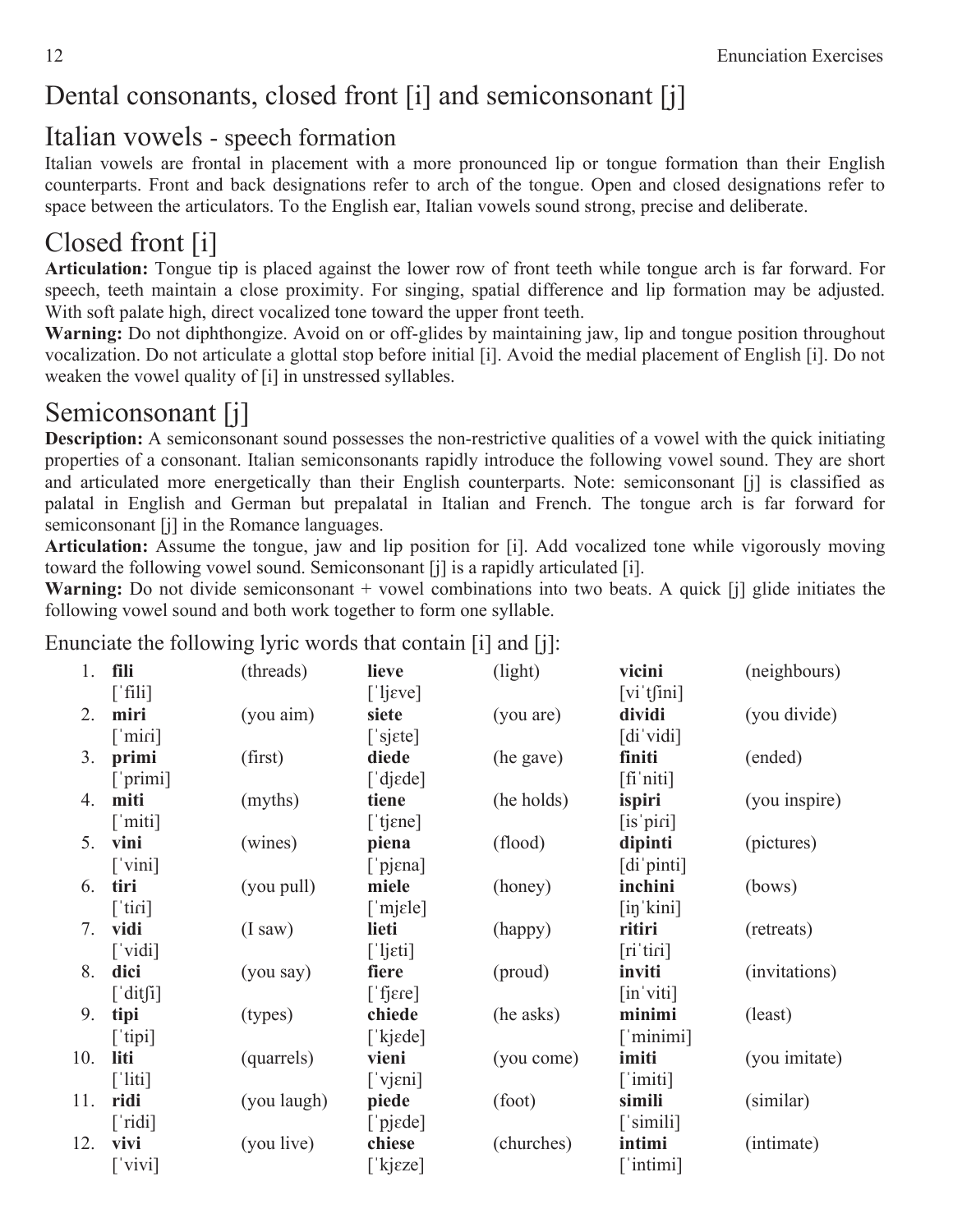### RULES FOR TRANSCRIPTION

## CLOSED FRONT [i]

Single *i*: *infinito* [infi nito] *il* [il] *di* [di]

Accent mark *ì* (always): *partì* [par'ti]

## LONG CLOSED FRONT  $[i]$

 $i +$  vowel in short words with final vowels: *sia* [si:a] *pria* [pri:a]

Final stressed  $i$  + vowel in polysyllabic words: *melodia* [melo di:a]

When accented within the phrase, final stressed falling diphthongs of select words may be set musically in separate syllables: *sia* ['si-a] *pria* ['pri-a] *melodia* [melo'di-a]

### VOICED PREPALATAL GLIDE [j]

Note: semiconsonant [j] is always unstressed



- 2) Does not indicate closed or open vowel quality
- 3) Distinguishes monosyllabic words: *sì* (yes) / *si* (himself)
- 4) Indicates syllabic vowel in words like: *può* [pwo] and *più* [pju]

Additional notes: The stressed syllable of a polysyllabic word (without an accent mark) is indicated within the Italian text by an underlined vowel: *vita* ['vita]. Vowel clusters that occupy the same stressed syllable are underlined: *chiesa* ['kjɛza]. Only one vowel is underlined for words in hiatus: *Aida* [a ida]. A vowel group is separated by a dash when hiatus occurs in the unstressed syllable: *riunire* [ri-u nire]. Transcription of *a* is [a] (see page 60),  $c +$  back vowel or consonant is [k] and  $g +$  back vowel or consonant is [q].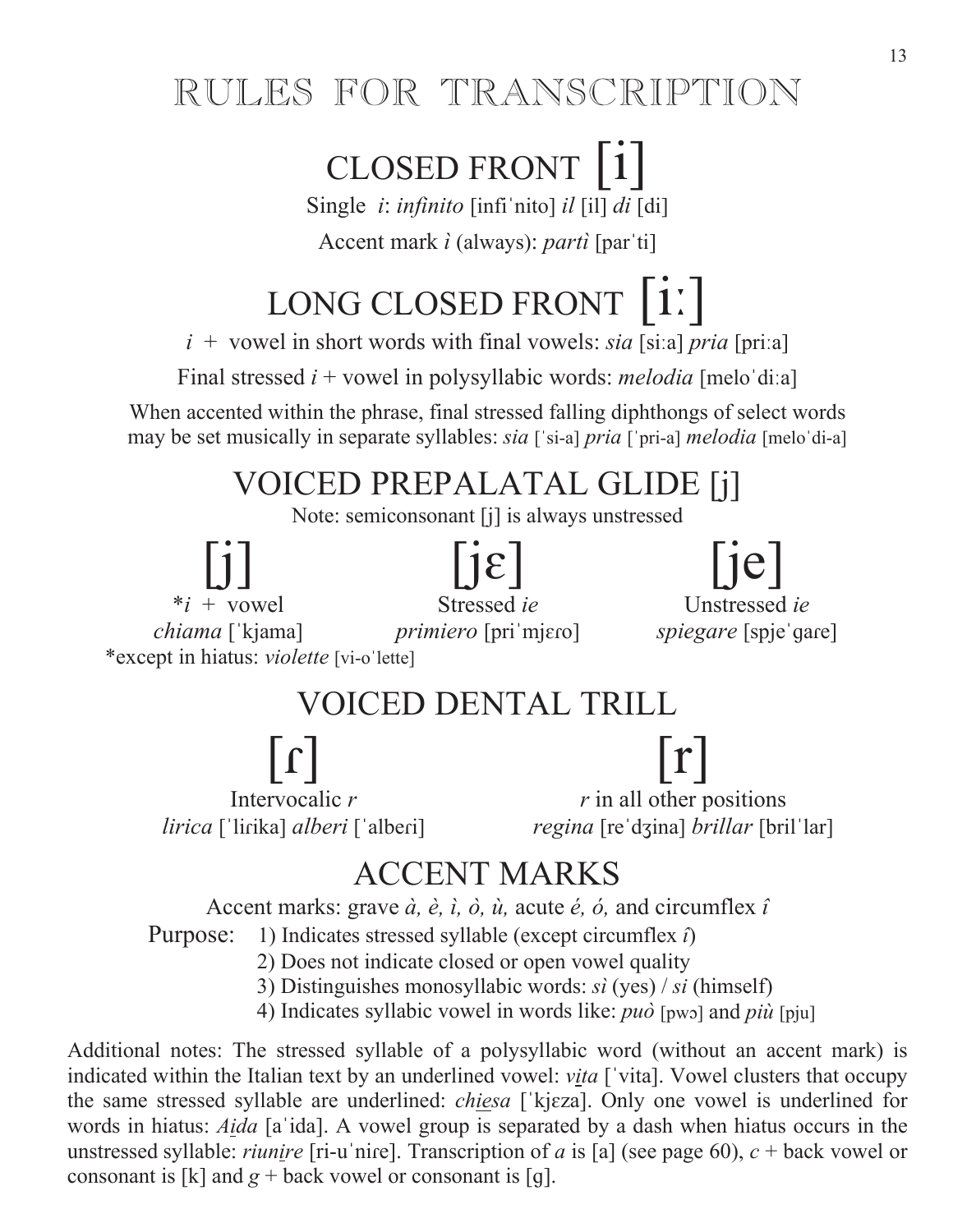Class work #2: Dental consonants, closed front [i] and semiconsonant [j] Provide IPA:

| 1. l'anima    |                         | (the soul) 10. rio $(\circ \text{ is } [0])$ | (brook)        |
|---------------|-------------------------|----------------------------------------------|----------------|
| 2. pianti     | (tears)                 | 11. simpatia                                 | (pleasantness) |
| 3. tanta      | (a lot)                 | 12. divinità                                 | (divinity)     |
| 4. via        | (street)                | 13. carini                                   | (dears)        |
| 5. spietata   | (ruthless)              | 14. Italia                                   | (Italy)        |
| $6.$ fini     |                         | (it ended) 15. calmar                        | (to calm)      |
| 7. maniera    | (manner) 16. lieta      |                                              | (happy)        |
| 8. traviata   | (led astray) 17. mariti |                                              | (husbands)     |
| spiriti<br>9. | (spirits)               | 18. <u>arnia</u>                             | (bee hive)     |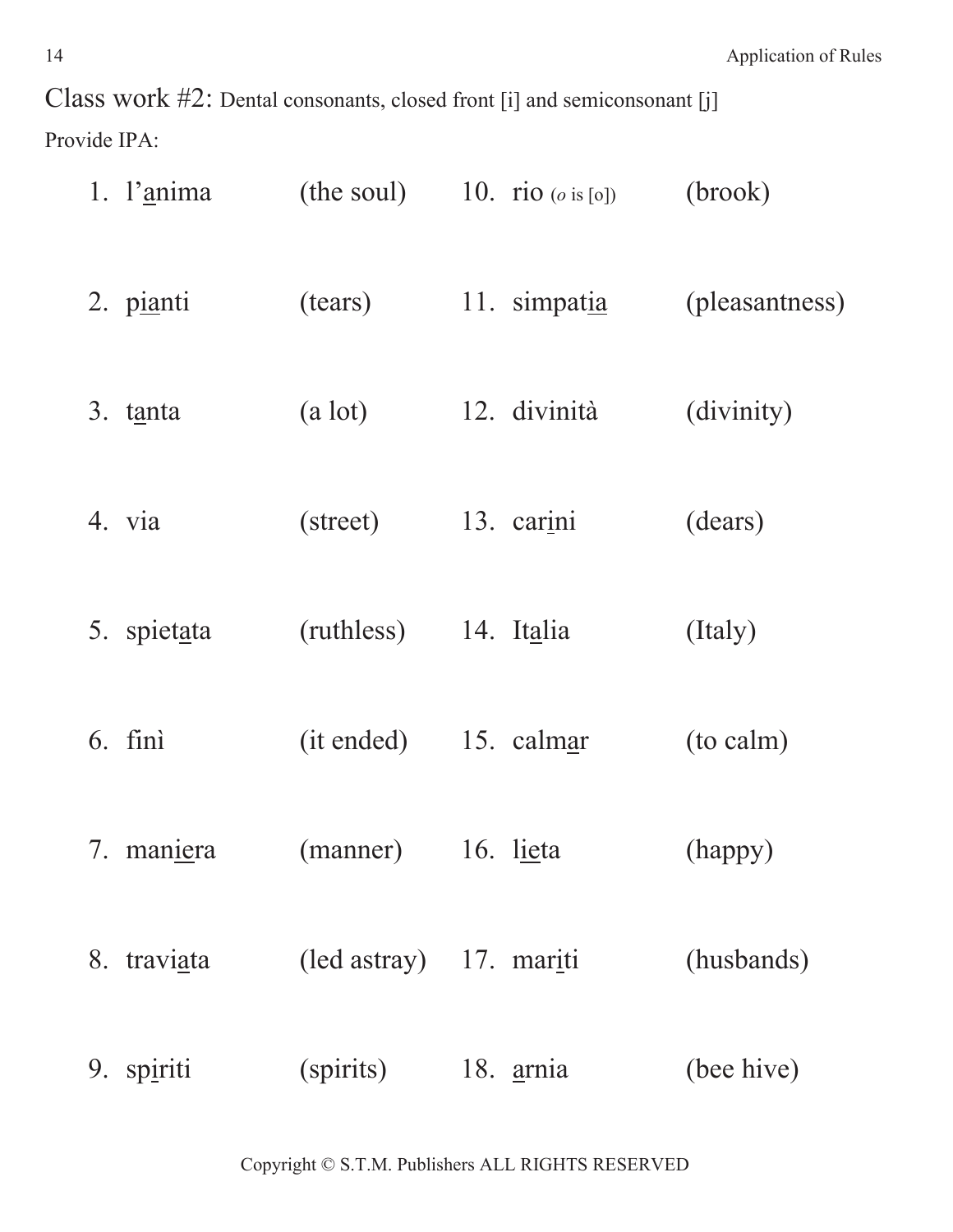Worksheet #2: Dental consonants, closed front [i] and semiconsonant [j] Provide IPA:

| #1 |                            | #2               |                                 |                     |
|----|----------------------------|------------------|---------------------------------|---------------------|
|    | libri                      | (books)          | ardì                            | (he dared)          |
|    | mandar                     | (to send)        | spiegarvi                       | (to explain to you) |
|    | gravità                    | (seriousness)    | $ri$ empi ( $e$ is [e])         | (you replenish)     |
|    | bandiera                   | $(\text{flag})$  | ira                             | (anger)             |
|    | apatia                     | (apathy)         | palpitar                        | (to palpitate)      |
|    | $c_{\underline{a}}$ ldi    | (warm)           | ampia                           | (spacious)          |
|    | familiarità                | (familiarity)    | rapidi                          | (fast)              |
|    | amanti                     | (lovers)         | die $(e \text{ is } [e])$       | (gods)              |
|    | piegarsi                   | (to fold itself) | trinità                         | (trinity)           |
|    | rianimi                    | (you revive)     | santi                           | (saints)            |
|    | trio $(o \text{ is } [o])$ | (trio)           | meridiana $(e \text{ is } [e])$ | (sundial)           |
|    | pirata                     | (pirate)         | altri                           | (others)            |
|    | insania                    | (insanity)       | ripiena                         | (filled with)       |
|    | rari                       | (rare)           | infamia                         | (infamy)            |
|    | salì                       | (he rose up)     | farina                          | (flour)             |
|    | $zia$ (z is [ts])          | (aunt)           | spia                            | (spy)               |
|    | fiera                      | (fair)           | tiepida                         | (lukewarm)          |
|    | cambia                     | (he changes)     | fantasia $(s \text{ is } [z])$  | (imagination)       |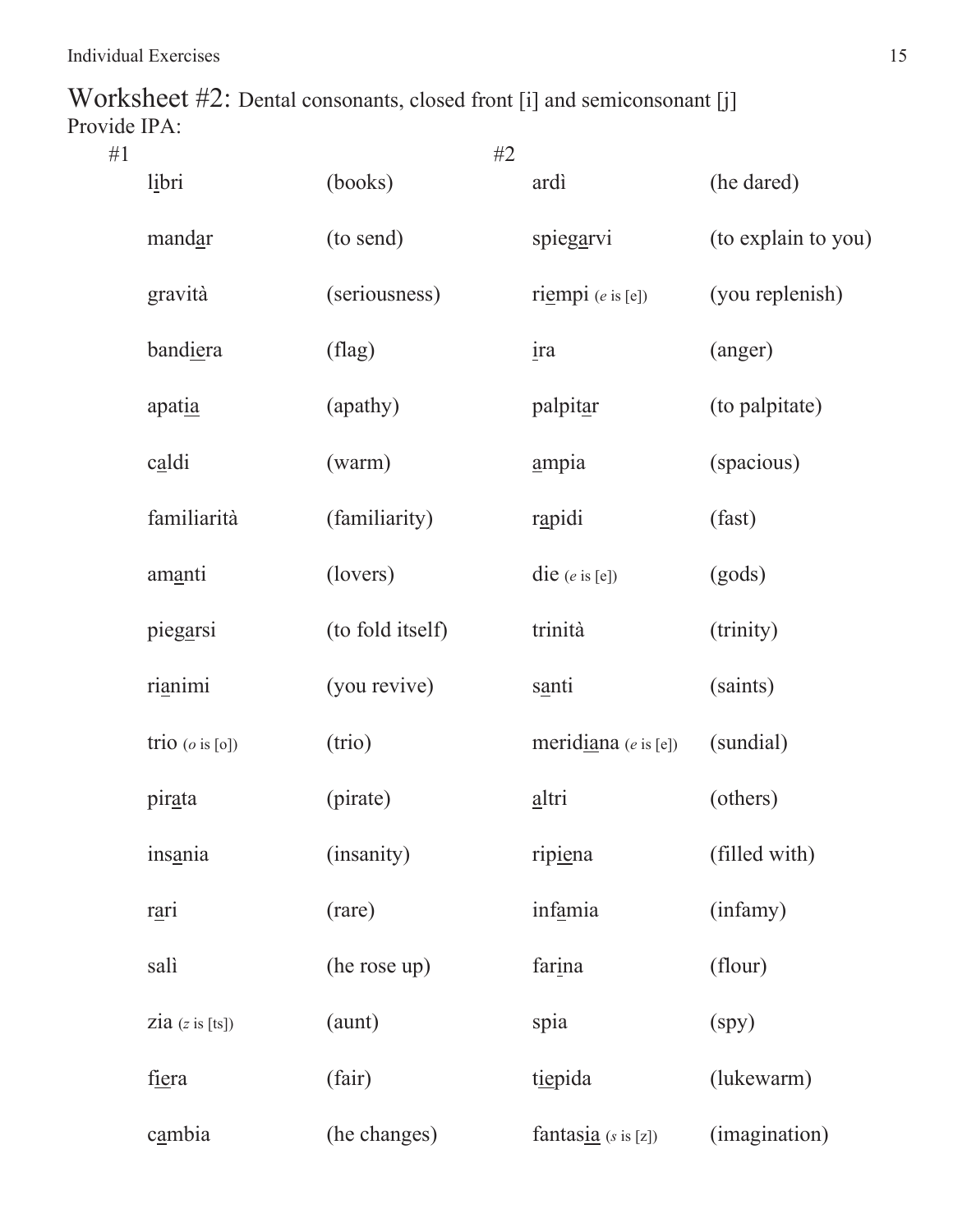# $UNIT 4.$

## Double consonants, closed back [o], open back [o] and *h*

| <b>TOPIC</b>                   | GE |
|--------------------------------|----|
| Truncation and the apostrophe. | 34 |
| <b>Enunciation exercises</b>   | 35 |
| Rules for transcription        | 39 |
| Application of rules           | 40 |
| Individual exercises           | 41 |
| Answer key                     |    |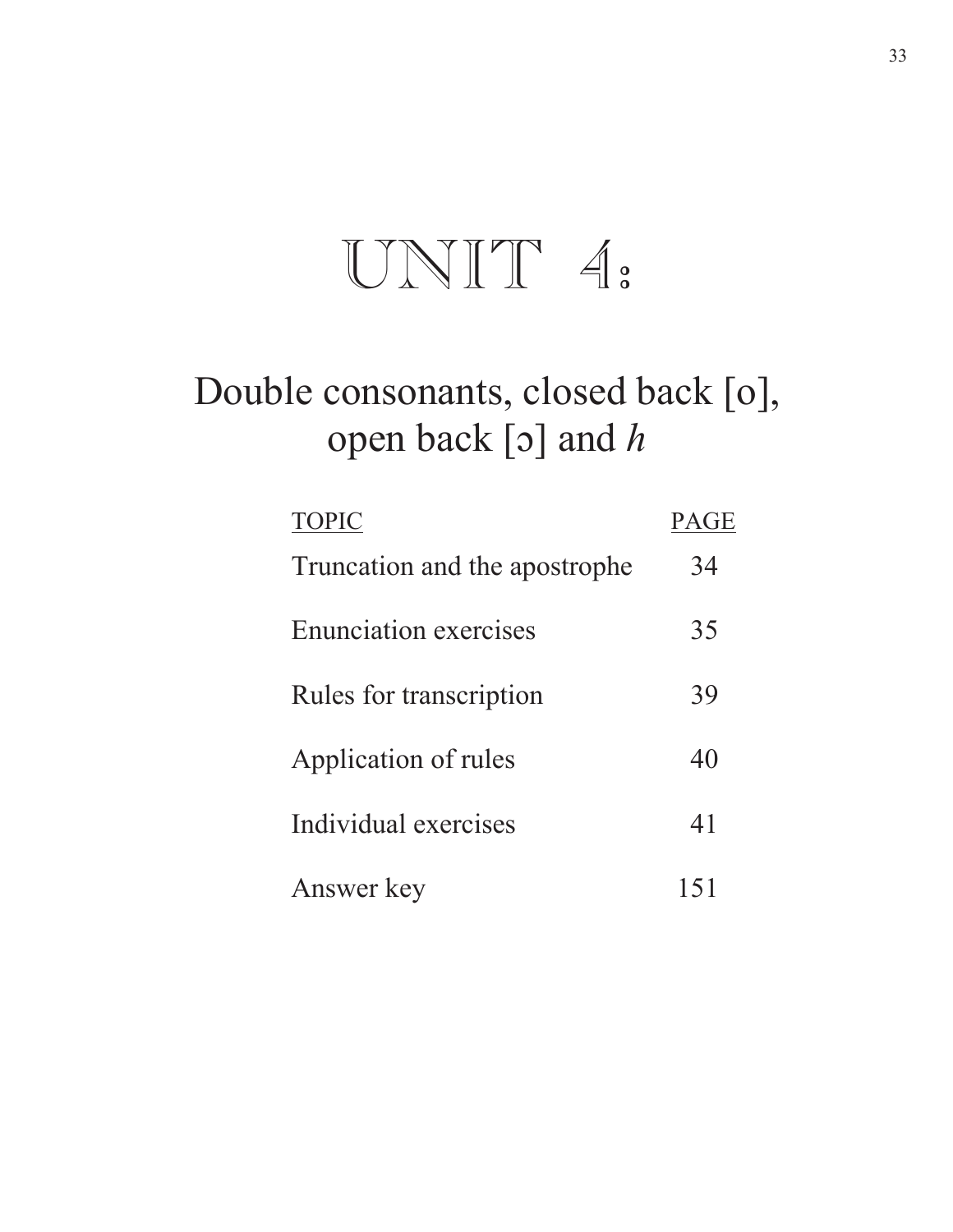#### TRUNCATED WORDS

Italian words typically end with a vowel. Frequently occurring exceptions include: *ad, al, bel, ben, bon, buon, col, con, dal, del, don, ed, fin, gran, il, in, nel, non, per, qual, quel, sul, un*. Other final consonant words are apocopated forms and end with *l, r, n* or *m* (*learn'em*). An unstressed final syllable may be truncated (dropped) in final vowel apocopated forms: *piè* (*piede*), *beltà* (*beltate*) *and pietà* (*pietate*).

| FREOUENTLY OCCURRING APOCOPATED WORDS |                         |           |                  |         |                  |           |                    |
|---------------------------------------|-------------------------|-----------|------------------|---------|------------------|-----------|--------------------|
|                                       | final $l$               |           | final $r$        |         | final $n$        |           | final $m$          |
| sol                                   | (s <sub>0</sub> le)     | cor       | (c <u>or</u> e)  | son     | $\text{(sono)}$  | siam      | (s <u>ia</u> mo)   |
| cial                                  | (cielo)                 | amor      | (amore)          | ben     | (bene)           | insiem    | (ins <u>i</u> eme) |
| vuol                                  | (v <u>u</u> ole)        | pur       | (p <u>u</u> re)  | fin     | (fine)           | uom       | (uɔmo)             |
| tal                                   | (t <u>al</u> e)         | <b>or</b> | (ora)            | suon    | (s <u>uo</u> no) | cantiam   | (cantiamo)         |
| gentil                                | (gent <u>i</u> le)      | fior      | (f <u>io</u> re) | men     | (meno)           | diciam    | (diciamo)          |
| mal                                   | (male)                  | dolor     | (dolore)         | man     | (mano)           | facciam   | (facciamo)         |
| fedel                                 | (fedele)                | ancor     | (ancora)         | van     | (vanno)          | dobbiam   | (dobbiamo)         |
| mortal                                | (mortale)               | mar       | (mare)           | pian    | (piano)          | innalziam | (innalzimo)        |
| nobil                                 | $(n_0$ bile)            | far       | (fare)           | cagion  | (cagione)        | scherziam | (scherziamo)       |
| val                                   | $(v_{\underline{a}} e)$ | sospir    | (sospiro)        | lontan  | (lontano)        | vedrem    | (vedremo)          |
| suol                                  | (suolo)                 | dir       | (dire)           | destin  | (destino)        | godiam    | (god <u>ia</u> mo) |
| april                                 | (aprile)                | morir     | (morire)         | stagion | (stagione)       | ridiam    | (ridiamo)          |

#### APOSTROPHE

In vowel groups within the phrase, an apostrophe is used to replace the initial or final vowel of a word and works to combine two words that are connected in meaning. The term *elision* is used when an apostrophe replaces the vowel of a monosyllabic word:

| MONOSYLLABLES FREQUENTLY ABBREVIATED WITH AN APOSTROPHE |                                                        |             |                         |                             |  |
|---------------------------------------------------------|--------------------------------------------------------|-------------|-------------------------|-----------------------------|--|
| Pronouns, articles and prepositions                     |                                                        |             | Examples                |                             |  |
| $\overline{c}$                                          | $\mathbf{c}^{\prime}$                                  | (us)        | il dì che c'incontrammo | [il di ke tsinkon trammo]   |  |
| che                                                     | ch <sup>2</sup>                                        | (that, who) | ch'allumi questa vita   | [kal'lumi 'kwesta 'vita]    |  |
| de, di                                                  | $\mathbf{d}^{\prime}$                                  | (of)        | dolce spirto d'amore    | ['doltfe 'spirto da'more]   |  |
| i1                                                      |                                                        | (the)       | no 'l posso dire        | [nol 'posso 'dire]          |  |
| 1n                                                      | $n^{\prime}$                                           | (in)        | in versi e 'n rime      | [in 'versi en 'rime]        |  |
| <sup>l</sup> a                                          |                                                        | (the)       | l'aura che tu respiri   | ['la:ura ke tu res'piri]    |  |
| lo, gli                                                 | $\vert$ <sup>'</sup> , g <sup><math>\vert</math></sup> | (the)       | gl'impetuosi cori       | [AAimpetu ozi 'kori]        |  |
| $\overline{m}$                                          | $m^{\prime}$                                           | (me)        | tu m'apri il riso       | [tu 'mapril 'rizo]          |  |
| ne                                                      | $n$ <sup><math>\cdot</math></sup>                      | (some)      | chi n'è cagion de così? | [ki ne ka dzon de ko zi]    |  |
| S <sub>1</sub>                                          | s'                                                     | (oneself)   | già la notte s'avvicina | [dʒa la 'notte savvi'tʃina] |  |
| t1                                                      |                                                        | (you)       | io t'ho solo indovinato | [i:o to 'solo indovi'nato]  |  |
| V1                                                      |                                                        | (you)       | ma sempre v'amerò       | ma 'sempre vame'ro]         |  |

An apostrophe may also replace the unstressed vowel of polysyllables. Frequently occurring examples include: *bell', ond', quand', quant'* and *quest'*.

 $\overline{a}$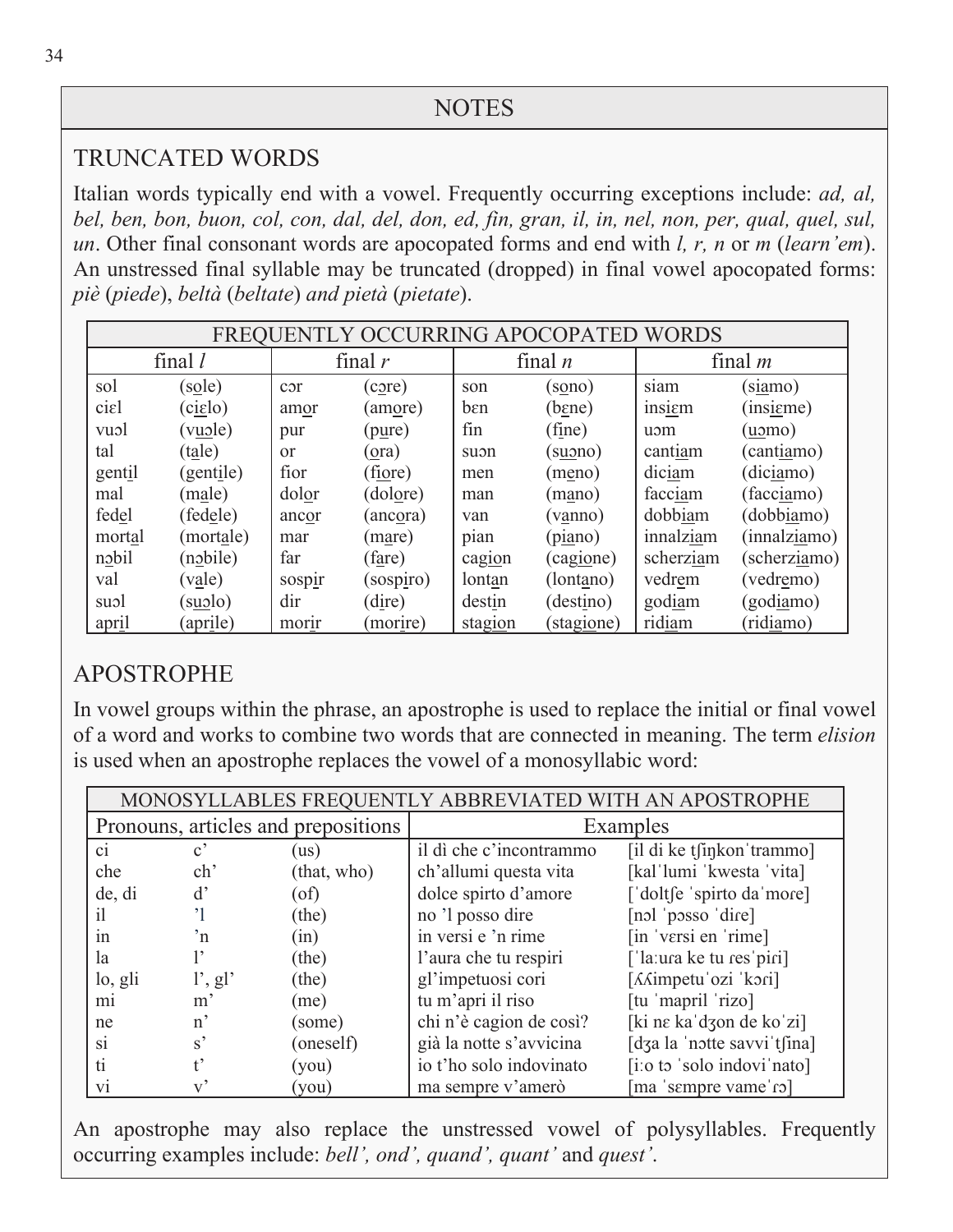### UNIT 4: Double consonants, closed back [o], open back [o] and *h* Double Consonants

Italian double consonants occupy at least four times the space of a single consonant or consonant cluster.<sup>4</sup> The time needed for lengthening is taken from the preceding vowel. The following example provides a picture of the length of consonants and vowels within the phrase. Lines indicate vowel space while *x* indicates consonant space. The phrase *Affetti, non turbate* sung on quarter notes would be articulated:



### Syllabification of double consonants

The first consonant is sung on the pitch of the preceding vowel while the second consonant is sung on the pitch of the following vowel. Sing these examples with correct tonal placement of double consonants:



Most double consonants require a complete stoppage of sound (exceptions: *ff, ss, ll, mm, nn*, *rr*) Enunciate the following lyric words that contain double consonants:

|     | bb                                                    |              |     | pp                                    |              |     | dd                                                 |               |  |
|-----|-------------------------------------------------------|--------------|-----|---------------------------------------|--------------|-----|----------------------------------------------------|---------------|--|
| 1.  | nebbia<br>['nebbja]                                   | (fog)        | 1.  | troppo<br>[ 'troppo ]                 | (too much)   | 1.  | addio<br>[ad'di:o]                                 | (goodbye)     |  |
| 2.  | debbo<br>['dɛbbo]                                     | (I must)     | 2.  | eppure<br>[ep pure]                   | (and yet)    | 2.  | fredda<br>['fredda]                                | (cold)        |  |
| 3.  | abbia<br>['abbja]                                     | (I may have) | 3.  | appena<br>[ap pena]                   | (hardly)     | 3.  | <b>Iddio</b><br>$\left[$ id'di:o $\right]$         | (God)         |  |
| 4.  | ebbe<br>$\lceil$ [ $\epsilon$ bbe]                    | (he had)     | 4.  | scoppio<br>['skoppjo]                 | (burst)      | 4.  | ridda<br>['ridda]                                  | (round dance) |  |
| 5.  | babbo<br>['babbo]                                     | (dad)        | 5.  | gruppo<br>$\lceil$ gruppo]            | (group)      | 5.  | <b>Nedda</b><br>$\lceil \cdot \text{nedda} \rceil$ | (Nedda)       |  |
| 6.  | febbre<br>['febbre]                                   | (fever)      | 6.  | strappo<br>['strappo]                 | (tear)       | 6.  | cadde<br>['kadde]                                  | (he fell)     |  |
| 7.  | dubbiosa<br>[dub bjoza]                               | (doubtful)   | 7.  | appare<br>[ap pare]                   | (it appears) | 7.  | laddove<br>[lad dove]                              | (where)       |  |
| 8.  | ebbene<br>$[eb' b en$ <sup><math>\bullet</math></sup> | (well then)  | 8.  | supplizio<br>[sup'plitsjo]            | (torment)    | 8.  | addosso<br>[ad'dosso]                              | (on)          |  |
| 9.  | rabbuiarsi<br>[rabbu jarsi]                           | (to cloud)   | 9.  | appresso<br>[ap presso]               | (near)       | 9.  | suddito<br>['suddito]                              | (subject)     |  |
| 10. | sebbene<br>[seb bene]                                 | (although)   | 10. | appieno<br>[ap pjeno]                 | (fully)      | 10. | raddoppio<br>[rad'doppjo]                          | (double)      |  |
| 11. | abbassare<br>[abbas sare]                             | (to lower)   | 11. | galoppo<br>$\lceil$ ga loppo $\rceil$ | (gallop)     | 11. | addurre<br>[ad'durre]                              | (to bring)    |  |
| 12. | conobbe<br>[ko'nobbe]                                 | (he knew)    | 12. | appagato<br>[appaˈgato]               | (contented)  | 12. | soddisfare<br>[soddis 'fare]                       | (to satisfy)  |  |

4 Colorni, p. 51.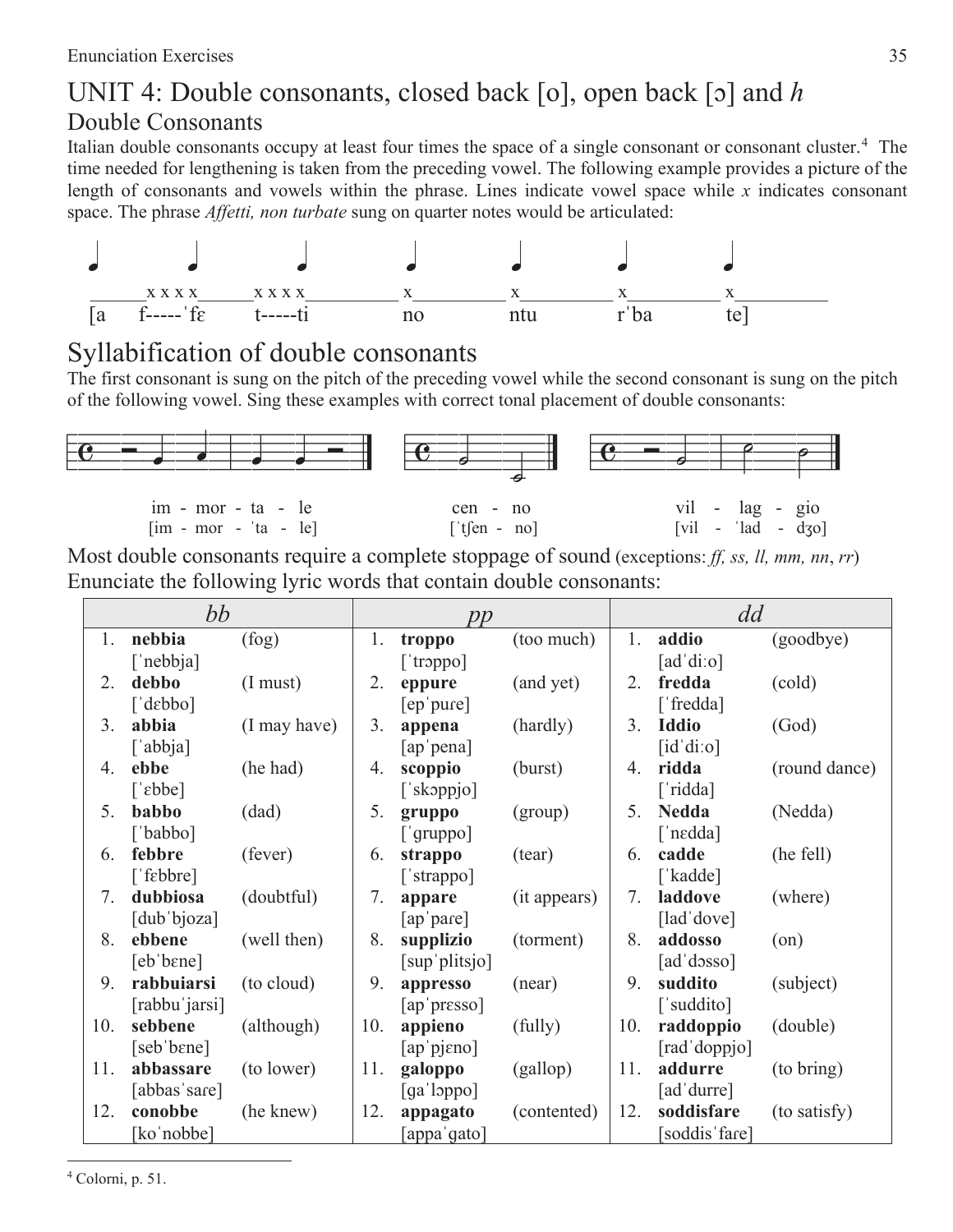Enunciation Exercises 37

| $\text{dd}$ <sub>3</sub> |                          |                 | tt[] |                                     |                      | ll  |                   |              |
|--------------------------|--------------------------|-----------------|------|-------------------------------------|----------------------|-----|-------------------|--------------|
| 1.                       | viaggio                  | (journey)       | 1.   | braccia                             | (arms)               | 1.  | allora            | (then)       |
|                          | [vi'add $\zeta$ o]       |                 |      | $\lceil$ 'bratt $\lceil a \rceil$   |                      |     | [al'lora]         |              |
| 2.                       | foggia                   | (fashion)       | 2.   | acciò                               | (so that)            | 2.  | spalle            | (shoulders)  |
|                          | [ fəddʒa]                |                 |      | $\lceil \text{at}' \text{t} \rceil$ |                      |     | ['spalle]         |              |
| 3.                       | maggio                   | (May)           | 3.   | goccia                              | (drop)               | 3.  | alla              | (to the)     |
|                          | [ˈmaddʒo]                |                 |      | $\lceil$ 'gott $\lceil$ a]          |                      |     | [ˈalla]           |              |
| 4.                       | spiaggia                 | (beach)         | 4.   | laccio                              | (lace)               | 4.  | folla             | (crowd)      |
|                          | ['spjaddʒa]              |                 |      | $\lceil$ 'latt $\lceil o \rceil$    |                      |     | ['folla]          |              |
| 5.                       | faggi                    | (beech trees)   | 5.   | traccia                             | (trail)              | 5.  | mille             | (a thousand) |
|                          | ['fadd $\overline{3}$ i] |                 |      | ['tratt $[a]$                       |                      |     | ['mille]          |              |
| 6.                       | paggio                   | (page)          | 6.   | caccia                              | (hunt)               | 6.  | della             | $($ of the)  |
|                          | ['paddʒo]                |                 |      | [' $k$ att $fa$ ]                   |                      |     | ['della]          |              |
| 7.                       | gorgheggio               | (trill)         | 7.   | accende                             | (it ignites)         | 7.  | fanciulla         | (young girl) |
|                          | [gor'geddʒo]             |                 |      | $[$ at 't $[$ $]$ $[$               |                      |     | [fan'tʃulla]      |              |
| 8.                       | suggerire                | (to suggest)    | 8.   | uccelli                             | (birds)              | 8.  | cappelli          | (hats)       |
|                          | [suddʒeˈrire]            |                 |      | $[$ ut 't $[$ $\epsilon$ lli $]$    |                      |     | $[kap $ pelli $]$ |              |
| 9.                       | atteggiamento            | (attitude)      | 9.   | eccellente                          | (excellent)          | 9.  | sigillo           | (stamp)      |
|                          | [atteddʒa 'mento]        |                 |      | $[$ ett $[$ el' $]$ ente $]$        |                      |     | [siˈdʒillo]       |              |
| 10.                      | soggiorno                | $(\text{stay})$ | 10.  | accetto                             | $(I \text{ accept})$ | 10. | pupille           | (pupils)     |
|                          | [sod'dʒorno]             |                 |      | [at' t[etto]                        |                      |     | [pu pille]        |              |
| 11.                      | fraseggiare              | (to phrase)     | 11.  | uccidere                            | $(to$ kill $)$       | 11. | collina           | (hill)       |
|                          | [frazed dzare]           |                 |      | $[$ ut 't $[$ idere]                |                      |     | [kol lina]        |              |
| 12.                      | oggetto                  | (object)        | 12.  | acciuffare                          | (to catch)           | 12. | favella           | (speech)     |
|                          | [od'dʒɛtto]              |                 |      | attfuf fare]                        |                      |     | [faˈvɛlla]        |              |

| mm  |                                       |              | nn  |                              |                | rr  |                             |              |
|-----|---------------------------------------|--------------|-----|------------------------------|----------------|-----|-----------------------------|--------------|
| 1.  | mamma                                 | (mom)        | 1.  | anni                         | (years)        | 1.  | serra                       | (greenhouse) |
|     | ['mamma]                              |              |     | [ˈanni]                      |                |     | $\lceil$ 's $\epsilon$ rra] |              |
| 2.  | dimmi                                 | (tell me)    | 2.  | vanno                        | $^{(they go)}$ | 2.  | corre                       | (he runs)    |
|     | ['dimmi]                              |              |     | ['vanno]                     |                |     | ['korre]                    |              |
| 3.  | gemme                                 | (gems)       | 3.  | sonno                        | (sleep)        | 3.  | verrà                       | (will come)  |
|     | $\lceil$ dzemme]                      |              |     | ['sonno]                     |                |     | [ver'ra]                    |              |
| 4.  | dammi                                 | (give me)    | 4.  | fanno                        | (they do)      | 4.  | ferro                       | (iron)       |
|     | $\lceil$ 'dammi]                      |              |     | ['fanno]                     |                |     | ['ferro]                    |              |
| 5.  | sommo                                 | (mt. peak)   | 5.  | danno                        | (damage)       | 5.  | guerra                      | (war)        |
|     | ['sommo]                              |              |     | ['danno]                     |                |     | $\lceil$ gwerra]            |              |
| 6.  | gamma                                 | (range)      | 6.  | senno                        | (judgment)     | 6.  | morrò                       | (I will die) |
|     | $\lceil$ 'gamma]                      |              |     | ['senno]                     |                |     | [mor'ro]                    |              |
| 7.  | cammino                               | (walk)       | 7.  | innocente                    | (innocent)     | 7.  | barriera                    | (barrier)    |
|     | [kam'mino]                            |              |     | $[$ inno't $[$ $]$ $[$       |                |     | [bar rjera]                 |              |
| 8.  | immenso                               | (immense)    | 8.  | capanna                      | (hut)          | 8.  | sorriso                     | (smile)      |
|     | $\left[\text{im}'\text{menso}\right]$ |              |     | [ka'panna]                   |                |     | [sor rizo]                  |              |
| 9.  | rammenta                              | (he reminds) | 9.  | innanzi                      | (ahead)        | 9.  | zimarra                     | (gown)       |
|     | [ram 'menta]                          |              |     | $\left[$ in'nantsi $\right]$ |                |     | [dzi marra]                 |              |
| 10. | ammaliante                            | (charming)   | 10. | innamorato                   | (in love)      | 10. | terribile                   | (terrible)   |
|     | [amma ljante]                         |              |     | [innamo'rato]                |                |     | [ter ribile]                |              |
| 11. | immagine                              | (image)      | 11. | madonna                      | (Madonna)      | 11. | orrore                      | (horror)     |
|     | [im madzine]                          |              |     | [ma'donna]                   |                |     | [or'rore]                   |              |
| 12. | giammai                               | (never)      | 12. | inganno                      | (deceit)       | 12. | carrozza                    | (carriage)   |
|     | [dʒamˈmaːi]                           |              |     | [inˈganno]                   |                |     | [karˈrɔttsa]                |              |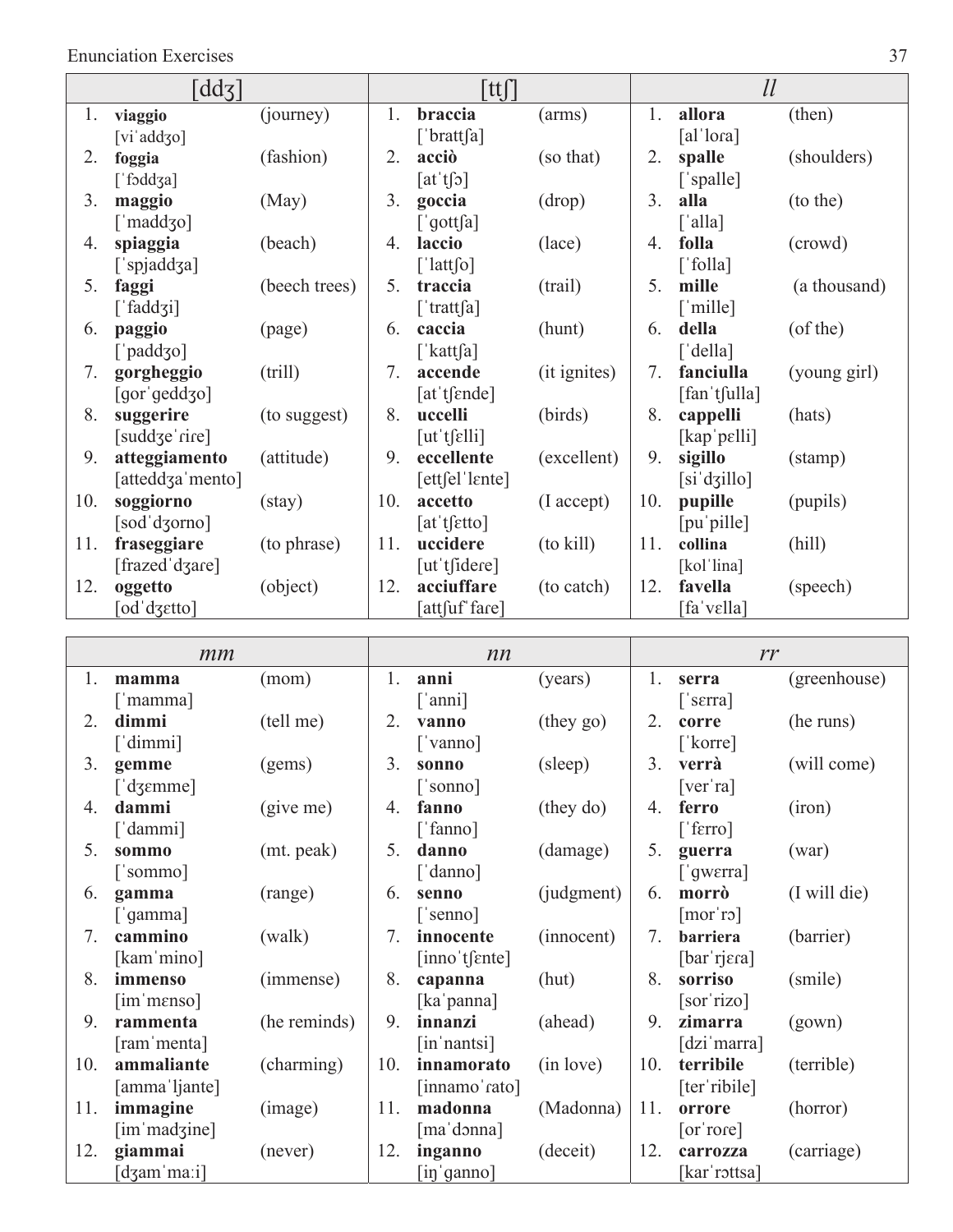### UNIT 4: Double consonants, closed back [o], open back [o] and *h*

#### Guidelines for enunciation:

### Closed back [o]

**Description:** Closed back [o] occurs as a monophthong in unstressed syllables of English words: *obey, provide, melody*. It is more frequently enunciated as the first vowel of diphthong [ou]: *grow, no* and *shadow.*  Diphthongization of Italian [o] is to be strictly avoided. Italian [o] possesses more distinct lip rounding and maintains a higher point of resonance than its English counterpart.

**Enunciation:** Speech formation of [o] is similar to closed back [u] (like a whistle) but with a slightly lowered jaw and a minute adjustment of the tongue arch. For speech, the teeth maintain a close proximity and lips rounded with the sensation of no mouth corners. Allow cheek muscles to initiate the lip formation. With soft palate lifted, place tongue tip against lower row of front teeth and direct vocalized tone toward the upper front teeth.

**Warning:** Do not delay lip rounding. Maintain articulatory position throughout vocalization. Do not articulate a glottal stop before initial [o]. Do not weaken the vowel quality of [o] in unstressed syllables. Avoid diphthongization of final [o].

### Open back  $\lceil 5 \rceil$

**Enunciation:** Italian [o] possesses a distinctly oval feel and maintains a higher point of resonance than its American English counterpart. Tongue arch is similar to [o] with a lower jaw position. Allow cheek muscles to initiate the lip formation. With soft palate lifted, place tongue tip against lower front teeth and direct vocalized tone toward the upper front teeth.

**Warning:** Do not replace [o] with dark [a]. A deliberate and rapid formation is necessary in order to avoid the onglide of a delayed lip rounding. Do not articulate a glottal stop before initial [o].

**Exercise:** Gently press the cheek muscles together manually while enunciating [a] - [b]. Differentiation is achieved by means of lip rounding and tongue arch. Maintain a low jaw position for both vowels.

Enunciate the following lyric words that contain  $\lceil o \rceil$  and  $\lceil o \rceil$ :

| 1.  | molto            | (a lot)          | orti                              | (gardens)  | vostro                      | (yours)       |
|-----|------------------|------------------|-----------------------------------|------------|-----------------------------|---------------|
|     | ['molto]         |                  | $\lceil$ ' $\sigma$ rti]          |            | ['vostro]                   |               |
| 2.  | dopo             | (after)          | forza                             | (force)    | novo                        | (new)         |
|     | $[\text{'dopo}]$ |                  | $\lceil$ 'fortsa]                 |            | $\lceil$ 'novo]             |               |
| 3.  | onore            | (honor)          | colta                             | (cultured) | sposo                       | (groom)       |
|     | $[o'$ nore $]$   |                  | ['kolta]                          |            | $[$ 'spozo]                 |               |
| 4.  | giorno           | $\text{(day)}$   | modi                              | (ways)     | tosto                       | (at once)     |
|     | ['dʒorno]        |                  | $\lceil \text{mod} \rceil$        |            | $\lceil$ 'tosto]            |               |
| 5.  | volo             | (flight)         | dote                              | (dowry)    | moro                        | (dark haired) |
|     | ['volo]          |                  | $\lceil \cdot \text{dote} \rceil$ |            | $\lceil \text{mono} \rceil$ |               |
| 6.  | adoro            | (I adore)        | cosa                              | (thing)    | povero                      | (poor)        |
|     | [a'doro]         |                  | [ $koza$ ]                        |            | $[$ povero]                 |               |
| 7.  | solo             | (alone)          | porti                             | (ports)    | trono                       | (throne)      |
|     | $\lceil$ 'solo]  |                  | $[\n]$ porti]                     |            | ['trono]                    |               |
| 8.  | dolore           | (pain)           | corda                             | (chord)    | bosco                       | (forest)      |
|     | [do'lore]        |                  | [ˈkɔrda]                          |            | [' $b$ osko]                |               |
| 9.  | sono             | $(I \text{ am})$ | forte                             | (strong)   | torto                       | (wrong)       |
|     | ['sono]          |                  | $\lceil$ forte]                   |            | $\lceil$ 'torto]            |               |
| 10. | fondo            | (deep)           | prova                             | (proof)    | nostro                      | (ours)        |
|     | ['fondo]         |                  | $[\n]$ prova]                     |            | $\lceil$ 'nostro]           |               |
| 11. | sotto            | (under)          | volta                             | (time)     | poco                        | (little)      |
|     | ['sotto]         |                  | $\lceil$ 'volta]                  |            | [ $'poko$ ]                 |               |
| 12. | dono             | (gift)           | sorte                             | (sort)     | collo                       | (neck)        |
|     | ['dono]          |                  | $\lceil$ 'sorte $\rceil$          |            | $\lceil$ 'kəllo]            |               |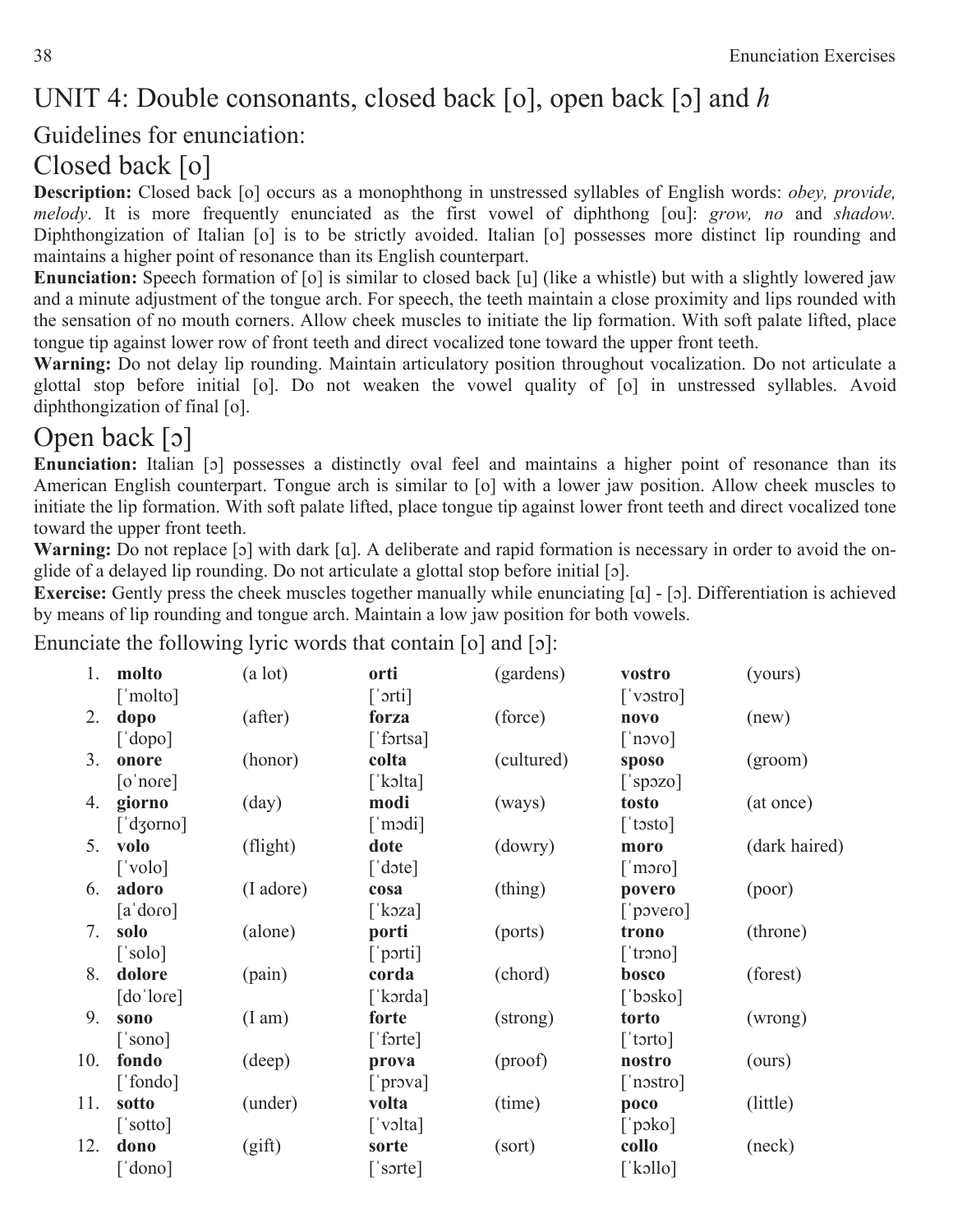### RULES FOR TRANSCRIPTION

# CLOSED BACK VOWEL [o]

\* DICTIONARY REQUIRED: *o*, *ò*, *ó* of stressed syllable are [o] or [o] *mondo* ['mondo] *o* of unstressed syllables: *giocondo* [dʒo kondo] *incoronar* [inkoro nar]

# OPEN BACK VOWEL  $\vert 0 \vert$

\*DICTIONARY REQUIRED: *o,*  $\dot{o}$ *,*  $\dot{o}$  of stressed syllable are [o] or [o]: *porto* ['porto] Final  $-\dot{o}$  is always open: *vivrò* [vi'vro]

# LONG BACK VOWEL  $\lceil 0 \rceil \lceil 0 \rceil$

*o* + vowel within same syllable: *poiché* [poːiˈke] *coi* [koːi] *suoi* [swoːi]

When accented in the phrase, final stressed falling diphthongs of select words may be set musically in separate syllables: *coi* ['ko-i]

### GLOTTAL FRICATIVE *h*

*h* is always silent: *hai* [aːi]

*h* affects pronunciation of consonants (see page 72)

## DOUBLE CONSONANTS

Consonants that are doubled in spelling are also doubled in transcription: *fiamma* ['fjamma] *stesso* ['stesso] torre ['torre]

\*A dictionary is needed in order to determine the closed or open quality of stressed *o* (see page 134). Following worksheets underline the vowel or vowel group in stressed syllables with quality of *o* indicted in monosyllabic words and underlined Italian text.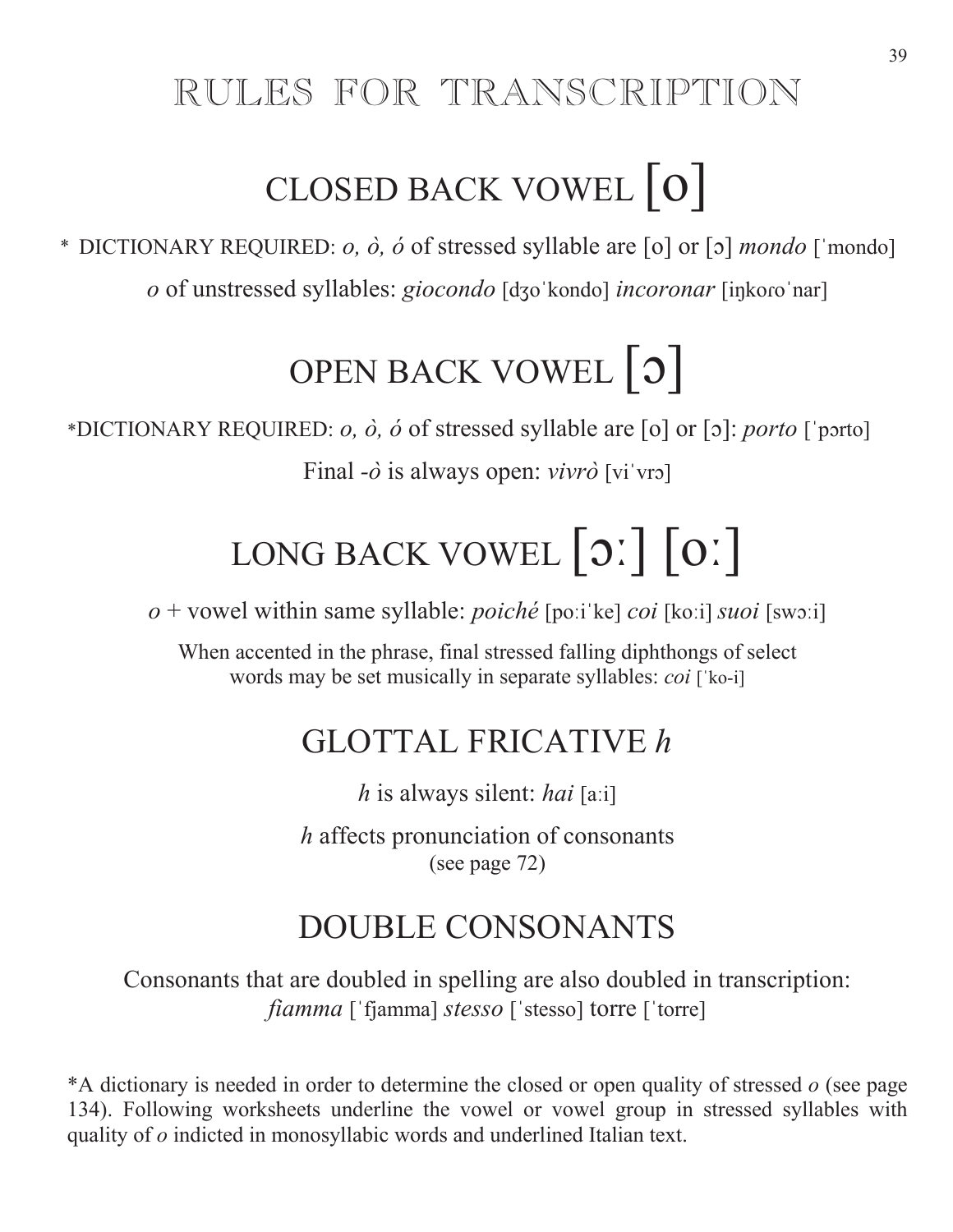Class work #4: Double consonants, closed back [o], open back [o] and *h* Provide IPA:

| 1. appr <u>odo</u> | (landing)                 | $10.$ dorme    | (he sleeps)   |
|--------------------|---------------------------|----------------|---------------|
| 2. splendore       | (splendor)                | 11. novella    | (short story) |
| 3. torrenti        | (torrents)                | 12. colombetta | (little dove) |
| 4. accolto         | (welcomed)                | 13. apparire   | (to appear)   |
| 5. noi             | (we)                      | 14. hai        | (you have)    |
| 6. obbligare       | (to oblige)               | 15. stanno     | (they stay)   |
| 7. captico         | (chaotic)                 | 16. profondo   | (deep)        |
| 8. so              | $(I \text{ know})$        | 17. commise    | (committed)   |
| 9. ineffabile      | (inexpressible) 18. rosse |                | (red)         |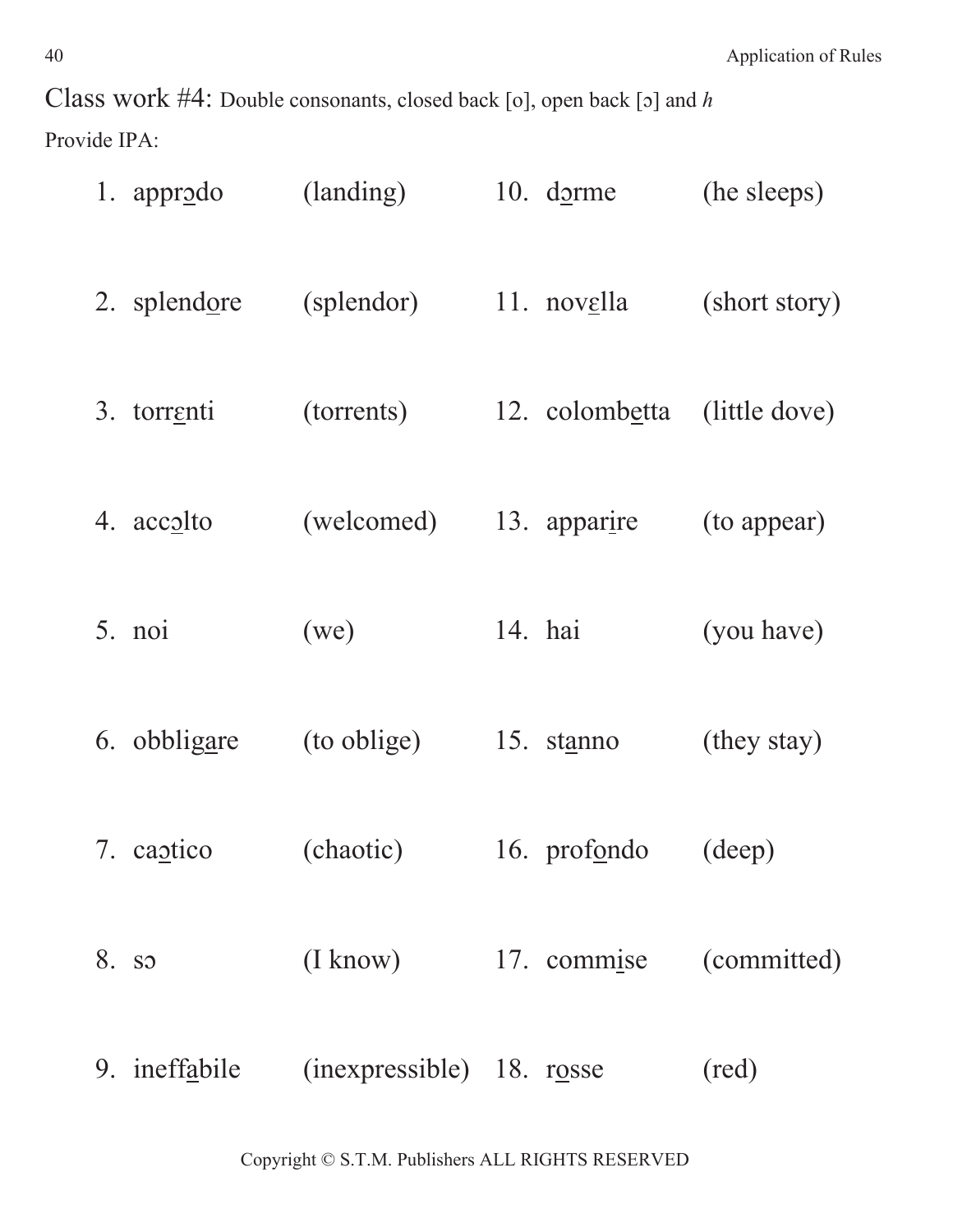Worksheet #4: Double consonants, closed back [o], open back [o] and *h* Provide IPA:

| #1 |                               | #2                    |                            |                    |
|----|-------------------------------|-----------------------|----------------------------|--------------------|
|    | promessa                      | (promise)             | stesso                     | (the same)         |
|    | voi                           | (you)                 | peccato                    | (sin)              |
|    | dramma                        | (drama)               | volto                      | (face)             |
|    | 1 <sup>th</sup>               | (I have it)           | pastorella                 | (shepherdess)      |
|    | snello                        | (slender)             | deh!                       | (oh!)              |
|    | colonna                       | (column)              | l'opposto                  | (the opposite)     |
|    | $\frac{d\text{O}}{d\text{O}}$ | (where)               | no <u>io</u> so            | (tedious)          |
|    | intorno                       | (around)              | verranno                   | (they will come)   |
|    | addietro                      | (back)                | trovo                      | $(I \text{ find})$ |
|    | $\cos i$                      | $\left($ so $\right)$ | sorride                    | (he smiles)        |
|    | vittima                       | (victim)              | rammarico                  | (regret)           |
|    | morbido                       | (soft)                | 1 <sub>o</sub>             | (the)              |
|    | ssppe                         | (he knew)             | rispetto                   | (respect)          |
|    | risponde                      | (he answers)          | $\overline{coi}$           | (with the)         |
|    | secco                         | $\rm (dry)$           | fronde                     | (branches)         |
|    | affamato                      | (hungry)              | scosso                     | (shaken)           |
|    | scorre                        | (he raids)            | $\underline{\text{ebbro}}$ | (bliss)            |
|    | pogma                         | (poem)                | afferra                    | (he seizes)        |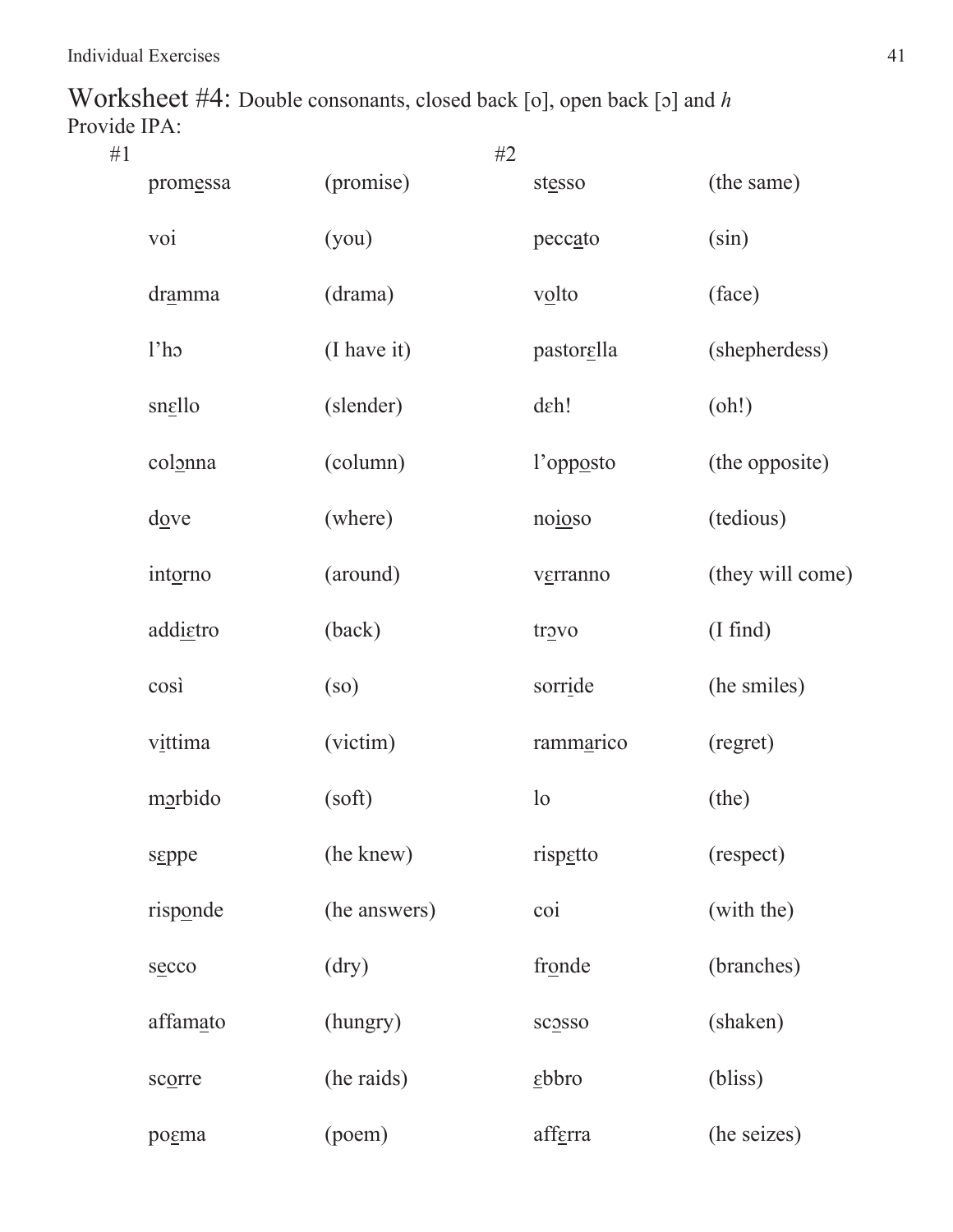## ANSWER KEY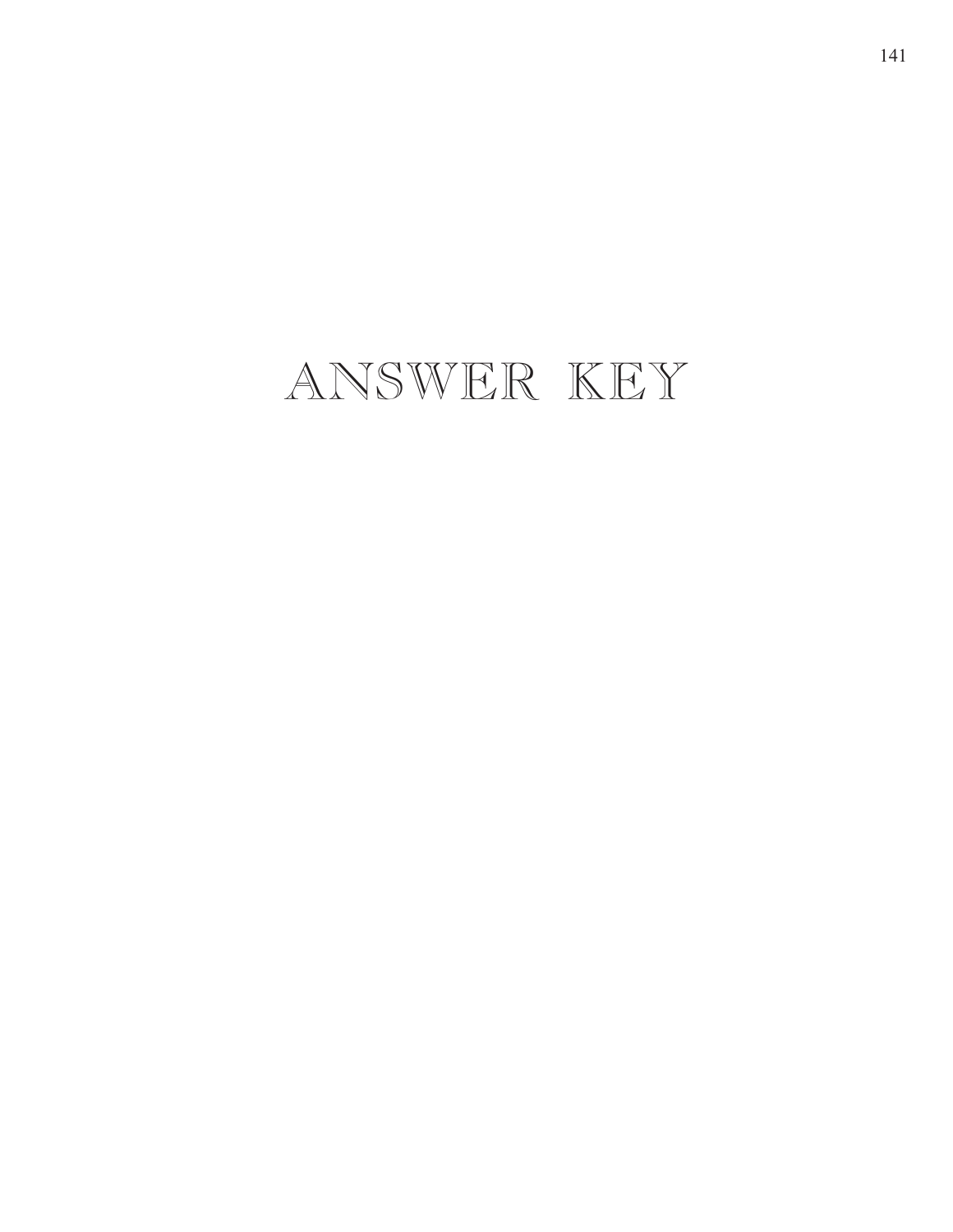Worksheet #2: Dental consonants, closed front [i], semiconsonant [j] and *r*

| #1 |                                                           |                             | #2               |                                 |                  |                     |
|----|-----------------------------------------------------------|-----------------------------|------------------|---------------------------------|------------------|---------------------|
|    | libri                                                     | [ 'libri ]                  | (books)          | ardì                            | [ar'di]          | (he dared)          |
|    | mandar                                                    | [man dar]                   | (to send)        | spiegarvi                       | [spje garvi]     | (to explain to you) |
|    | gravità                                                   | [gravi ta]                  | (seriousness)    | riempi $(e \text{ is } [e])$    | [ri empi]        | (you replenish)     |
|    | bandiera                                                  | [ban djera]                 | $(\text{flag})$  | $\frac{1}{2}$                   | $[$ ira]         | (anger)             |
|    | apatia                                                    | [apa'ti:a]                  | (apathy)         | palpitar                        | [palpi tar]      | (to palpitate)      |
|    | caldi                                                     | [ˈkaldi]                    | (warm)           | ampia                           | ['ampja]         | (spacious)          |
|    | familiarità                                               | [familjari ta]              | (familiarity)    | rapidi                          | [ rapidi]        | (fast)              |
|    | amanti                                                    | [a manti]                   | (lovers)         | die $(e \text{ is } [e])$       | [di.e]           | (gods)              |
|    | piegarsi                                                  | [pje garsi]                 | (to fold itself) | trinità                         | [trini ta]       | (trinity)           |
|    | rianimi                                                   | [ri animi]                  | (you revive)     | santi                           | $\lceil$ 'santi] | (saints)            |
|    | trio $(o \text{ is } [o])$                                | [tri:o]                     | (trio)           | meridiana $(e \text{ is } [e])$ | [meri djana]     | (sundial)           |
|    | pirata                                                    | [pi'rata]                   | (pirate)         | altri                           | $\lceil$ altri]  | (others)            |
|    | insania                                                   | [in sanja]                  | (insanity)       | ripiena                         | [ri pjena]       | (filled with)       |
|    | rari                                                      | $[$ rari]                   | (rare)           | infamia                         | [in famja]       | (infamy)            |
|    | salì                                                      | [sa'1i]                     | (he rose up)     | farina                          | [fa'rina]        | (flour)             |
|    | zia $(z \text{ is [ts]})$                                 | [tsi:a]                     | (aunt)           | spia                            | [spi:a]          | (spy)               |
|    | fiera                                                     | $[$ fj $\epsilon$ ra]       | (fair)           | tiepida                         | [ tjɛpida]       | (lukewarm)          |
|    | cambia                                                    | [ˈkambja]                   | (he changes)     | fantasia $(s \text{ is } [z])$  | [fanta zi:a]     | (imagination)       |
| #3 |                                                           |                             | #4               |                                 |                  |                     |
|    | marinar                                                   | [mari nar]                  | (seafaring)      | cadrà                           | [ka dra]         | (he will fall)      |
|    | l'aldilà                                                  | $\left[$ laldi'la $\right]$ | (the afterlife)  | ironia $(o \text{ is } [o])$    | [iro'ni:a]       | (irony)             |
|    | $io$ ( $o$ is [o])                                        | [i:0]                       | (I)              | dita                            | $\lceil$ 'dita]  | (fingers)           |
|    | primaria                                                  | [pri marja]                 | (primary)        | infanzia $(z$ is $[ts])$        | [in fantsja]     | (childhood)         |
|    | stiri                                                     | ['stiri]                    | (you stretch)    | tira                            | $[$ tira]        | (he pulls)          |
|    | timida                                                    | ['timida]                   | (timid)          | faticar                         | [fati'kar]       | (to toil)           |
|    | rinviar                                                   | [rinvi'ar]                  | (to return)      | piaga                           | ['pjaga]         | (plague)            |
|    | $\text{armoni}$ $\underline{\text{a}}$ ( <i>o</i> is [o]) | [armo'niːa]                 | (harmony)        | alabardieri                     | [alabar djeri]   | (halberdier)        |
|    | vista                                                     | [ vista]                    | (view)           | ria                             | [ri:a]           | (cruel)             |
|    | caparbietà                                                | [kaparbje ta]               | (obstinacy)      | patriarca                       | [patri arka]     | (patriarch)         |
|    | tradì                                                     | [tra di]                    | (he betrayed)    | amasti                          | [a masti]        | (you loved)         |
|    | invidia                                                   | [in'vidja]                  | (envy)           | lievi                           | $[$ ljevi]       | (light)             |
|    | pivieri                                                   | [pi vjeri]                  | (seashore birds) | ripari                          | [ri pari]        | (shelters)          |
|    | spie $(e \text{ is } [e])$                                | [spi.e]                     | (spies)          | varia                           | [varja]          | (various)           |
|    | ritira                                                    | [ri tira]                   | (he withdraws)   | prati                           | ['prati]         | (meadows)           |
|    | siedi                                                     | ['sjɛdi]                    | (you sit)        | storie $(o \text{ is } [5])$    | ['storje]        | (stories)           |
|    | gridi                                                     | $[$ gridi]                  | (you shout)      | rapi                            | [ra'pi]          | (he kidnapped)      |
|    | imperiale $(e \text{ is } [e])$                           | [impe' rjale]               | (imperial)       | pia                             | [pi:a]           | (pious)             |
|    |                                                           |                             |                  |                                 |                  |                     |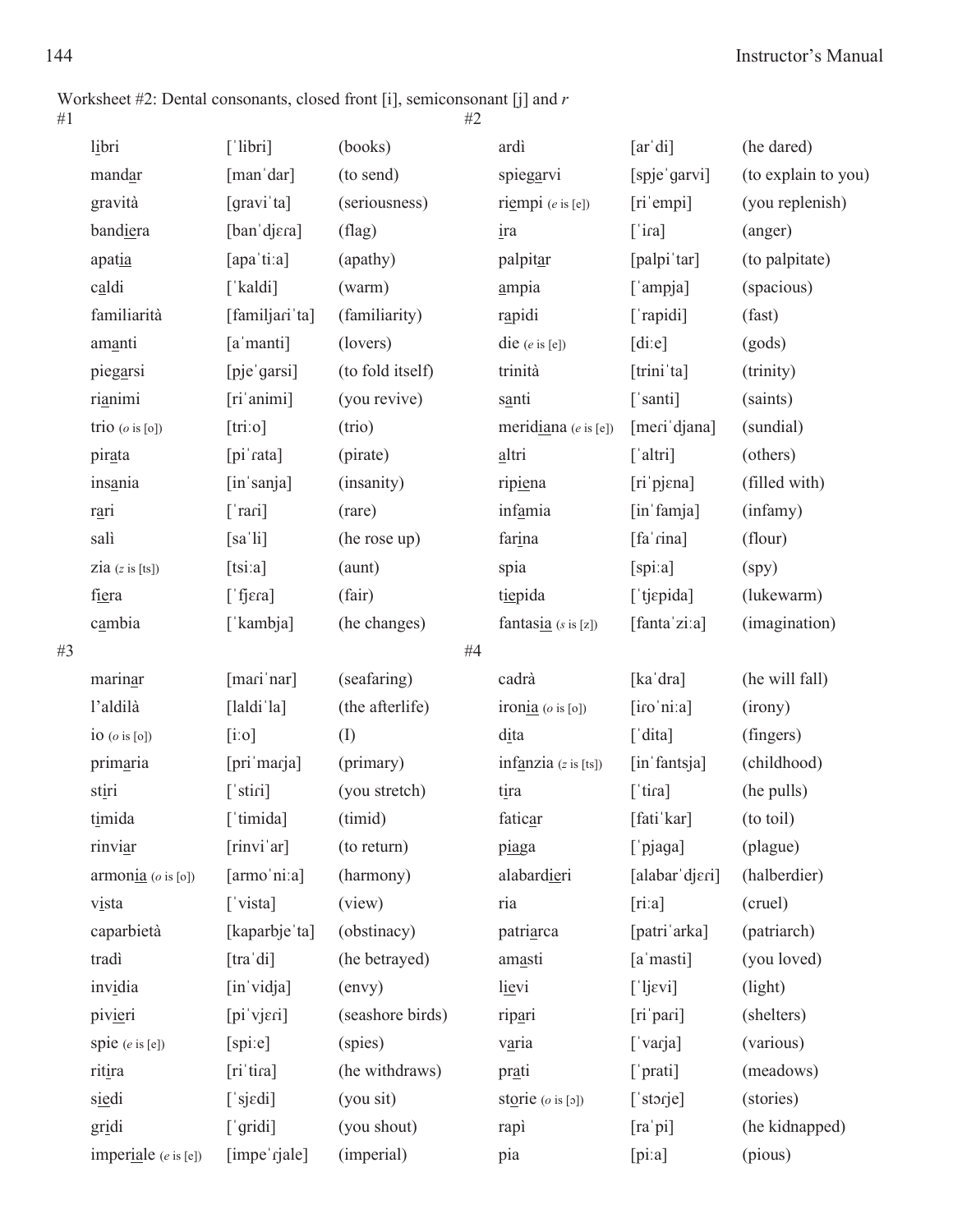#### Instructor's Manual 151

Class work #4: Double consonants, closed back [o], open back [o], and silent *h* 

| 1.  | approdo                                                                                                                                                                                                                                            | [ap prodo]                    | (landing)          |
|-----|----------------------------------------------------------------------------------------------------------------------------------------------------------------------------------------------------------------------------------------------------|-------------------------------|--------------------|
| 2.  | splendore                                                                                                                                                                                                                                          | [splen dore]                  | (splendor)         |
| 3.  | torrenti                                                                                                                                                                                                                                           | [tor renti]                   | (torrents)         |
| 4.  | $acc_0$ and $ac_0$ and $ac_0$ and $ac_0$ and $ac_0$ and $ac_0$ and $ac_0$ and $ac_0$ and $ac_0$ and $ac_0$ and $ac_0$ and $ac_0$ and $ac_0$ and $ac_0$ and $ac_0$ and $ac_0$ and $ac_0$ and $ac_0$ and $ac_0$ and $ac_0$ and $ac_0$ and $ac_0$ and | [akˈkɔlto]                    | (welcomed)         |
| 5.  | noi                                                                                                                                                                                                                                                | [no:i]                        | (we)               |
| 6.  | obbligare                                                                                                                                                                                                                                          | [obbli gare]                  | (to oblige)        |
| 7.  | cantico                                                                                                                                                                                                                                            | [kaˈɔtiko]                    | (chaotic)          |
| 8.  | S <sub>2</sub>                                                                                                                                                                                                                                     | $\lceil$ sə $\rceil$          | $(I \text{ know})$ |
| 9.  | ineffabile                                                                                                                                                                                                                                         | [inef fabile]                 | (inexpressible)    |
| 10. | dorme                                                                                                                                                                                                                                              | ['dorme]                      | (he sleeps)        |
| 11. | nov <u>ella</u>                                                                                                                                                                                                                                    | $[no'$ vella $]$              | (short story)      |
| 12. | colombetta                                                                                                                                                                                                                                         | [kolom betta]                 | (little dove)      |
| 13. | apparire                                                                                                                                                                                                                                           | [appa'rire]                   | (to appear)        |
| 14. | hai                                                                                                                                                                                                                                                | [a:i]                         | (you have)         |
| 15. | stanno                                                                                                                                                                                                                                             | ['stanno]                     | (they stay)        |
| 16. | profondo                                                                                                                                                                                                                                           | [pro'fondo]                   | (deep)             |
| 17. | commise                                                                                                                                                                                                                                            | [kom mize]                    | (committed)        |
| 18. | rosse                                                                                                                                                                                                                                              | $\lceil \text{'rosse} \rceil$ | (red)              |

Worksheet #4: Double consonants, closed back [o], open back [o], and silent *h* 

 $#1$   $#2$ 

| promessa                          | [pro'messa]                 | (promise)    | stesso         | $\lceil$ 'stesso] | (the same)         |
|-----------------------------------|-----------------------------|--------------|----------------|-------------------|--------------------|
| voi                               | [vo:i]                      | (you)        | peccato        | [pek kato]        | $(\sin)$           |
| dramma                            | ['dramma]                   | (drama)      | volto          | ['volto]          | (face)             |
| 1 <sup>th</sup>                   | [15]                        | (I have it)  | pastorslla     | [pasto rella]     | (shepherdess)      |
| snello                            | $\lceil$ znello]            | (slender)    | deh!           | $[d\varepsilon]$  | (oh!)              |
| colonna                           | [ko'lonna]                  | (column)     | l'opposto      | [lop'posto]       | (the opposite)     |
| $\frac{\mathrm{do}}{\mathrm{ve}}$ | $\lceil \text{love} \rceil$ | (where)      | noioso         | [no'jozo]         | (tedious)          |
| intorno                           | [in torno]                  | (around)     | verranno       | ['verranno]       | (they will come)   |
| addietro                          | [ad djetro]                 | (back)       | trovo          | [ 'trowo ]        | $(I \text{ find})$ |
| così                              | [ko'zi]                     | (so)         | sorride        | [sor ride]        | (he smiles)        |
| vittima                           | ['vittima]                  | (victim)     | rammarico      | [ram 'mariko]     | (regret)           |
| morbido                           | ['morbido]                  | (soft)       | 1 <sub>o</sub> | [10]              | (the)              |
| sgppe                             | ['seppe]                    | (he knew)    | rispetto       | [ris petto]       | (respect)          |
| risponde                          | [ris ponde]                 | (he answers) | coi            | [ko:i]            | (with the)         |
| secco                             | ['sekko]                    | (dry)        | fronde         | ['fronde]         | (branches)         |
| affamato                          | [affa mato]                 | (hungry)     | scosso         | [ $skosso$ ]      | (shaken)           |
| scorre                            | ['skorre]                   | (he raids)   | $ebbro$        | $\lceil$ ebbro]   | (bliss)            |
| pogma                             | $[po$$ $\epsilon$ ma]       | (poem)       | afferra        | [af' ferra]       | (he seizes)        |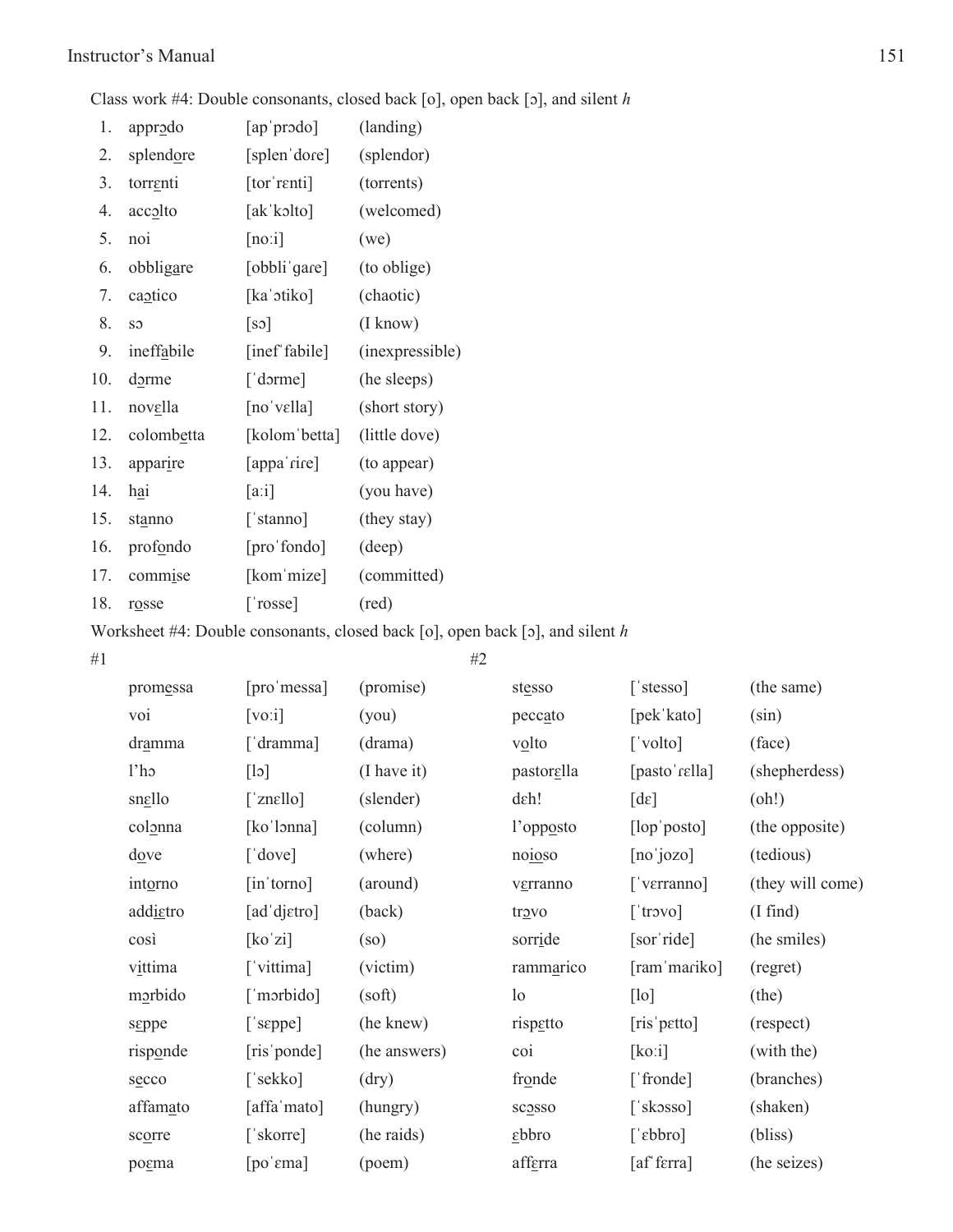## BIBLIOGRAPHY